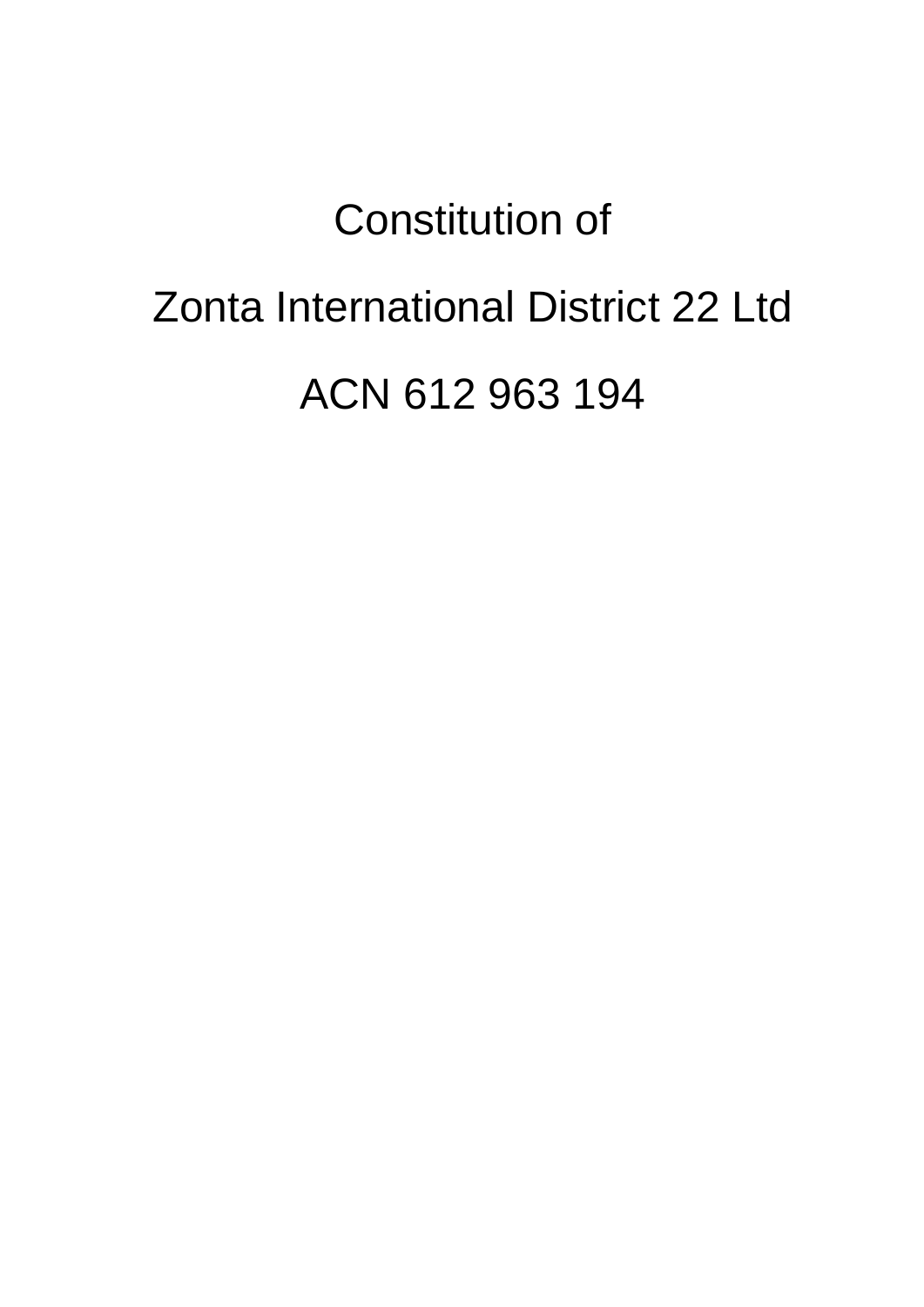# **Contents**

| $\mathbf{1}$ . |  |
|----------------|--|
| 2.             |  |
| 3.             |  |
| 4.             |  |
|                |  |
|                |  |
| 5.             |  |
|                |  |
| 6.             |  |
|                |  |
|                |  |
| 7.             |  |
|                |  |
|                |  |
| 8.             |  |
| 9.             |  |
|                |  |
| 10.            |  |
| 11.            |  |
| 12.            |  |
| 13.            |  |
|                |  |
|                |  |
| 14.            |  |
| 15.            |  |
| 16.            |  |
| 17.            |  |
|                |  |
| 18.            |  |
| 19.            |  |
| 20.            |  |
| 21.            |  |
| 22.            |  |
| 23.            |  |
| 24.            |  |
| 25.            |  |
| 26.            |  |
| 27.            |  |
| 28.            |  |
| 29.            |  |
| 30.            |  |
| 31.            |  |
| 32.            |  |
| 33.            |  |
| 34.            |  |
| 35.            |  |
|                |  |
| 36.            |  |
| 37.            |  |
| 38.            |  |
| 39.            |  |
| 40.            |  |
| 41.            |  |
|                |  |
|                |  |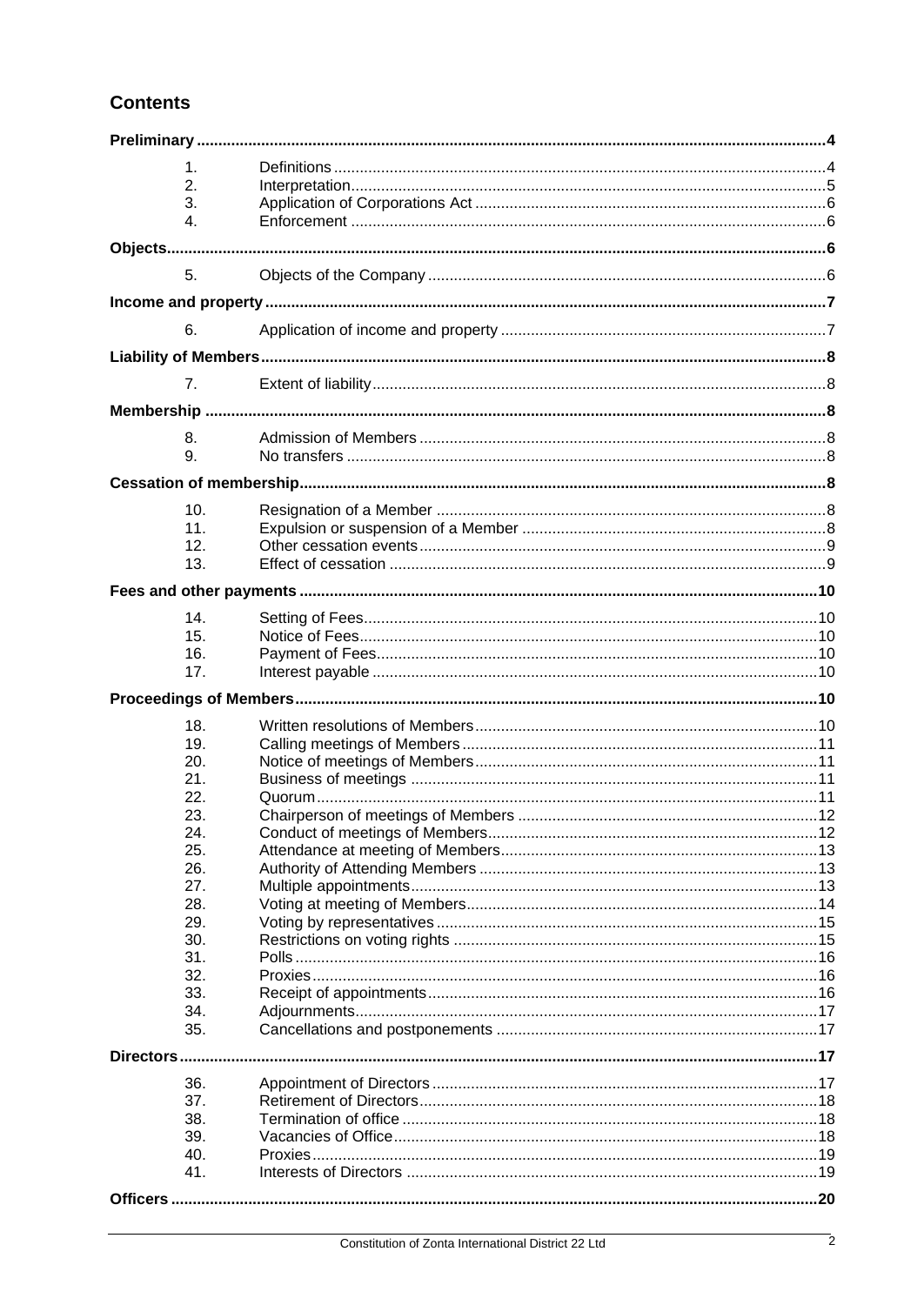|         | 42.<br>43. |  |  |  |  |
|---------|------------|--|--|--|--|
|         |            |  |  |  |  |
|         | 44.        |  |  |  |  |
|         | 45.        |  |  |  |  |
|         | 46.        |  |  |  |  |
|         | 47.        |  |  |  |  |
|         | 48.        |  |  |  |  |
|         |            |  |  |  |  |
|         | 49.        |  |  |  |  |
|         | 50.        |  |  |  |  |
|         | 51.        |  |  |  |  |
|         | 52.        |  |  |  |  |
|         | 53.        |  |  |  |  |
| Notices |            |  |  |  |  |
|         | 54.        |  |  |  |  |
|         | 55.        |  |  |  |  |
|         | 56.        |  |  |  |  |
|         | 57.        |  |  |  |  |
|         | 58.        |  |  |  |  |
|         |            |  |  |  |  |
|         | 59.        |  |  |  |  |
|         |            |  |  |  |  |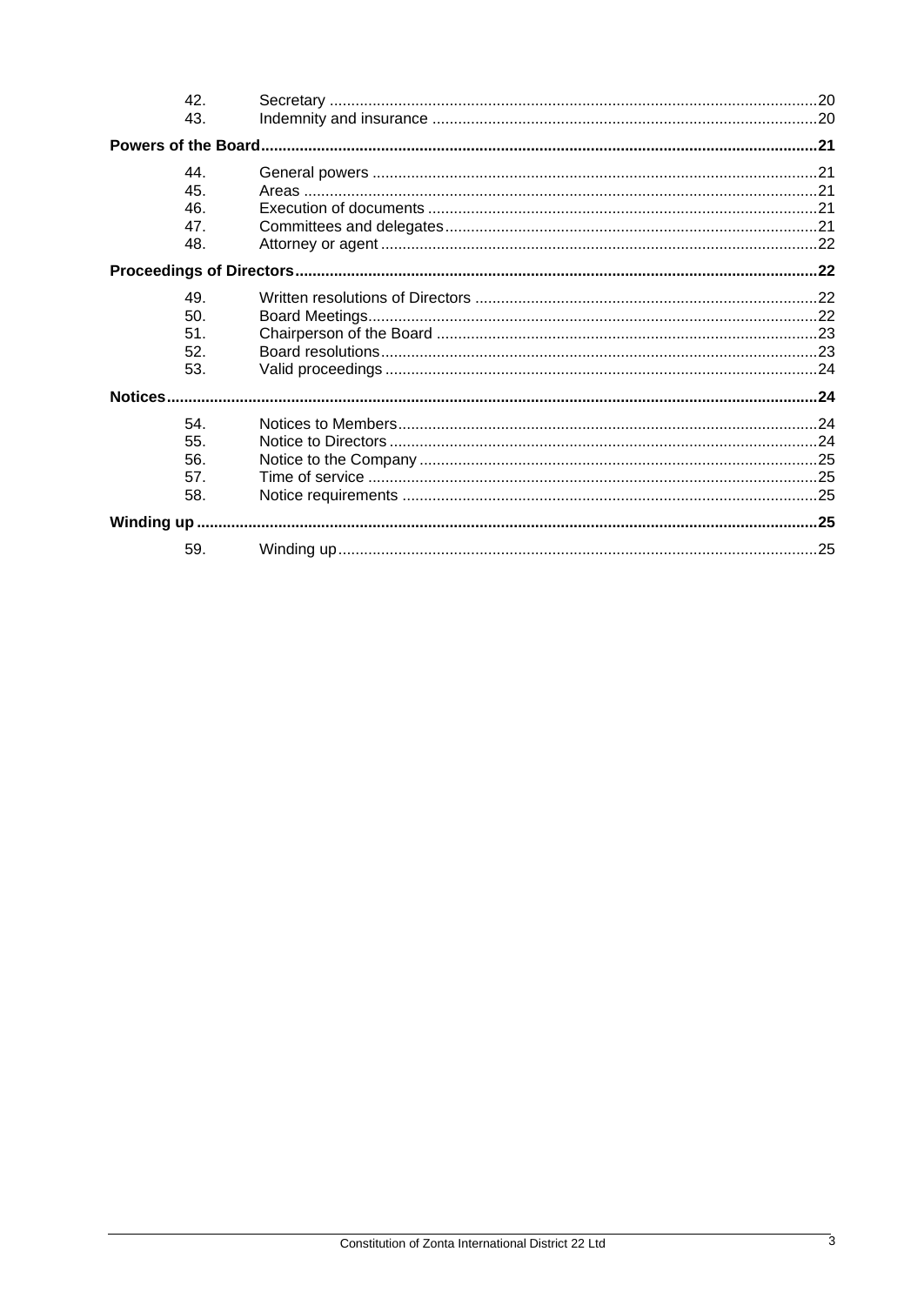#### **Zonta International District 22 Ltd ACN 612 963 194**

#### **Constitution**

# <span id="page-3-0"></span>**Preliminary**

#### <span id="page-3-1"></span>**1. Definitions**

In this Constitution:

**Area** means a separate and distinct part of the District with boundaries and Members determined by the Board. At the time the Company is registered the Areas are as listed in [Annexure](#page-26-0) A.

**Area Director** means a person who is a Director and has been elected to the position of Area Director for their relevant Area in accordance with Article 36.

**Attending Member** means, in relation to a meeting of Members, the Member present at the place of the meeting, in person or by proxy, by attorney or, where the Member is a body corporate, by Corporate Representative.

**Board** means the Directors of the Company from time to time.

**Business Day** means a day except a Saturday, Sunday or public holiday in the state or territory in which the Company is taken to be registered for the purposes of the Corporations Act.

**Bylaws** means the bylaws of Zonta International, as amended from time to time.

**Charter** means the written grant by Zonta International whereby the Member is accepted as a member of Zonta International.

**Convention** means the convention held every two years (or such other time period as Zonta International deems necessary) by Zonta International for administrative purposes.

**Corporate Representative** means a person authorised in accordance with the Corporations Act (or a corresponding previous law) by a Member which is a body corporate to act as its representative at a meeting of Members.

**Corporations Act** means the Corporations Act 2001 (Commonwealth).

**Director** means a person who is, for the time being, a director of the Company.

**District** means District 22 as determined by Zonta International for administrative purposes.

**District Bylaws and Resolutions Committee** means the committee appointed by the Board to resolve issues concerning compliance with the Bylaws and membership of the Company, from time to time.

**District Conference** means the meeting of the Company's Members held approximately every two years (or such other time period as determined by the Board from time to time).

**Fee** means a fee or levy referred to in Article [14\(a\).](#page-9-7)

**Governor** means a person who is a Director and has been elected to the position of Governor in accordance with Article [36.](#page-16-3)

**Holding Company** means the ultimate holding company (within the meaning of the Corporations Act) of the Company.

**Legal Costs** of a person means legal costs calculated on a solicitor-and-client basis incurred by that person in defending or resisting any proceedings (whether criminal, civil, administrative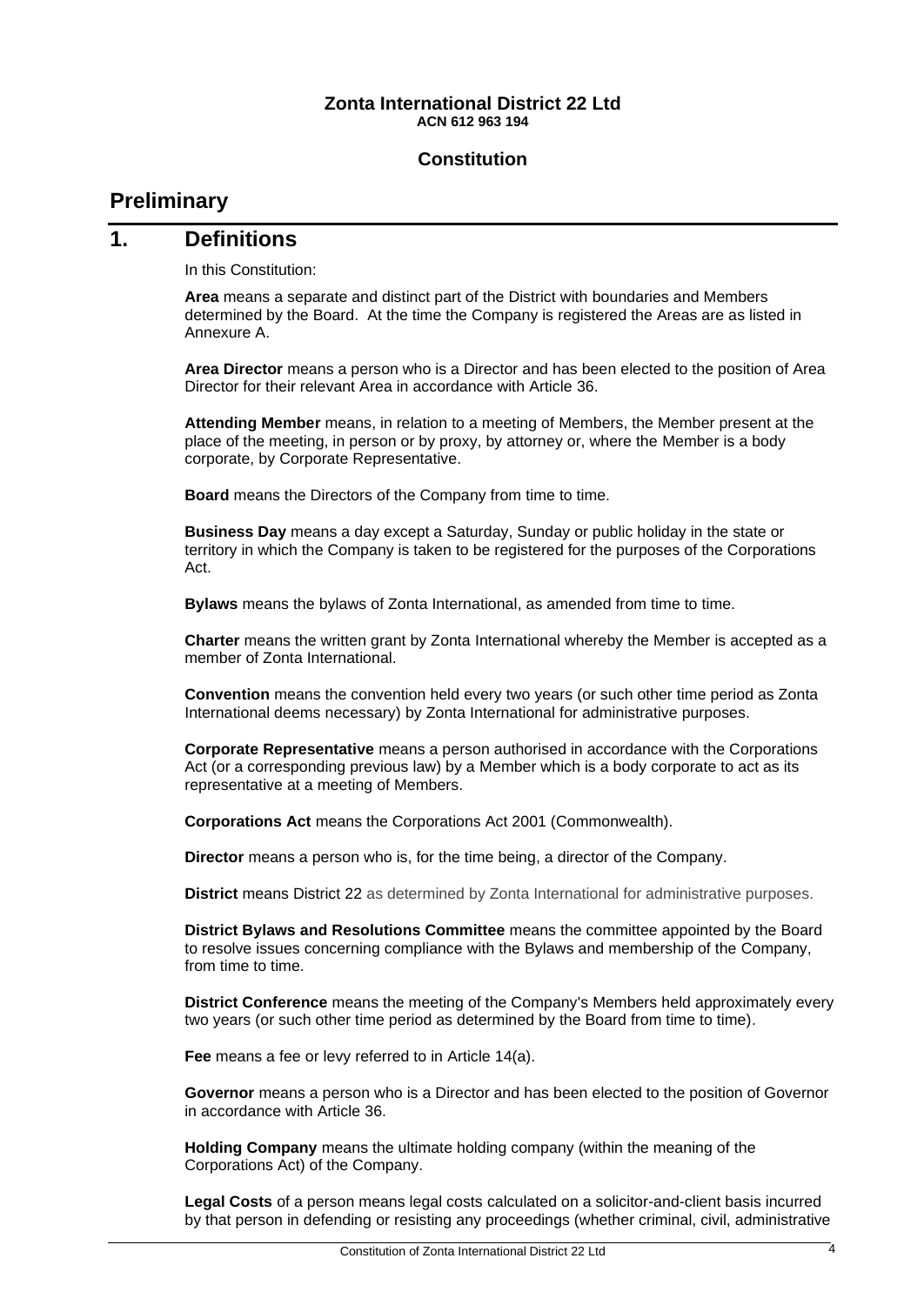or judicial), appearing before or responding to actions taken by any court, tribunal, government authority or agency, other body or commission, a liquidator, an administrator, a trustee in bankruptcy or other authorised official, where that proceeding, appearance or response relates to a Liability of that person.

**Liability** of a person means any liability including negligence (except a liability for legal costs) incurred by that person in or arising out of the discharge of duties as an officer of the Company or in or arising out of the conduct of the business of the Company, including as result of appointment or nomination by the Company or a subsidiary as a trustee or as a director, officer or employee of another body corporate.

**Lieutenant Governor** means a person who is a Director and has been appointed to the position of Lieutenant Governor in accordance with Article 36.

**Member** means a person whose name is entered in the Register as a member of the Company. At the time the Company is registered the Members are as listed in [Annexure](#page-26-0) A.

**Notice** means a notice given pursuant to, or for the purposes of, this Constitution or the Corporations Act.

**Personal Representative** means the legal personal representative, executor or administrator of the estate of a deceased person.

**Register** means the register of Members kept pursuant to the Corporations Act and, where appropriate, includes any branch register.

**Relevant Officer** means a person who is, or has been, a Director or Secretary.

**Secretary** means a person appointed as, or to perform the duties of, secretary of the Company for the time being in accordance with Article 42.

**Treasurer** means a person who is a Director and has been elected to the position of Treasurer in accordance with Article [366](#page-16-3).

**Zonta International** means the corporation known as Zonta International incorporated in Chicago, Illinois USA.

**Zonta Foundation for Women** means the official charitable foundation of Zonta International which advances and sustains Zonta International's global service and advocacy programs from time to time.

### <span id="page-4-0"></span>**2. Interpretation**

Headings are for convenience only and do not affect interpretation. Unless the context indicates a contrary intention, in this Constitution:

- (a) a word importing the singular includes the plural (and vice versa);
- (b) a word indicating a gender includes every other gender;
- (c) if a word or phrase is given a defined meaning, any other part of speech or grammatical form of that word or phrase has a corresponding meaning;
- (d) the word "includes" in any form is not a word of limitation;
- (e) a reference to something being "written" or "in writing" includes that thing being represented or reproduced in any mode in a visible form;
- (f) a notice or document required by this Constitution to be signed may be authenticated by any other manner permitted by the Corporations Act or any other law;
- (g) a reference to a statute includes its delegated legislation and a reference to a statute or delegated legislation or a provision of either includes consolidations, amendments, re-enactments and replacements;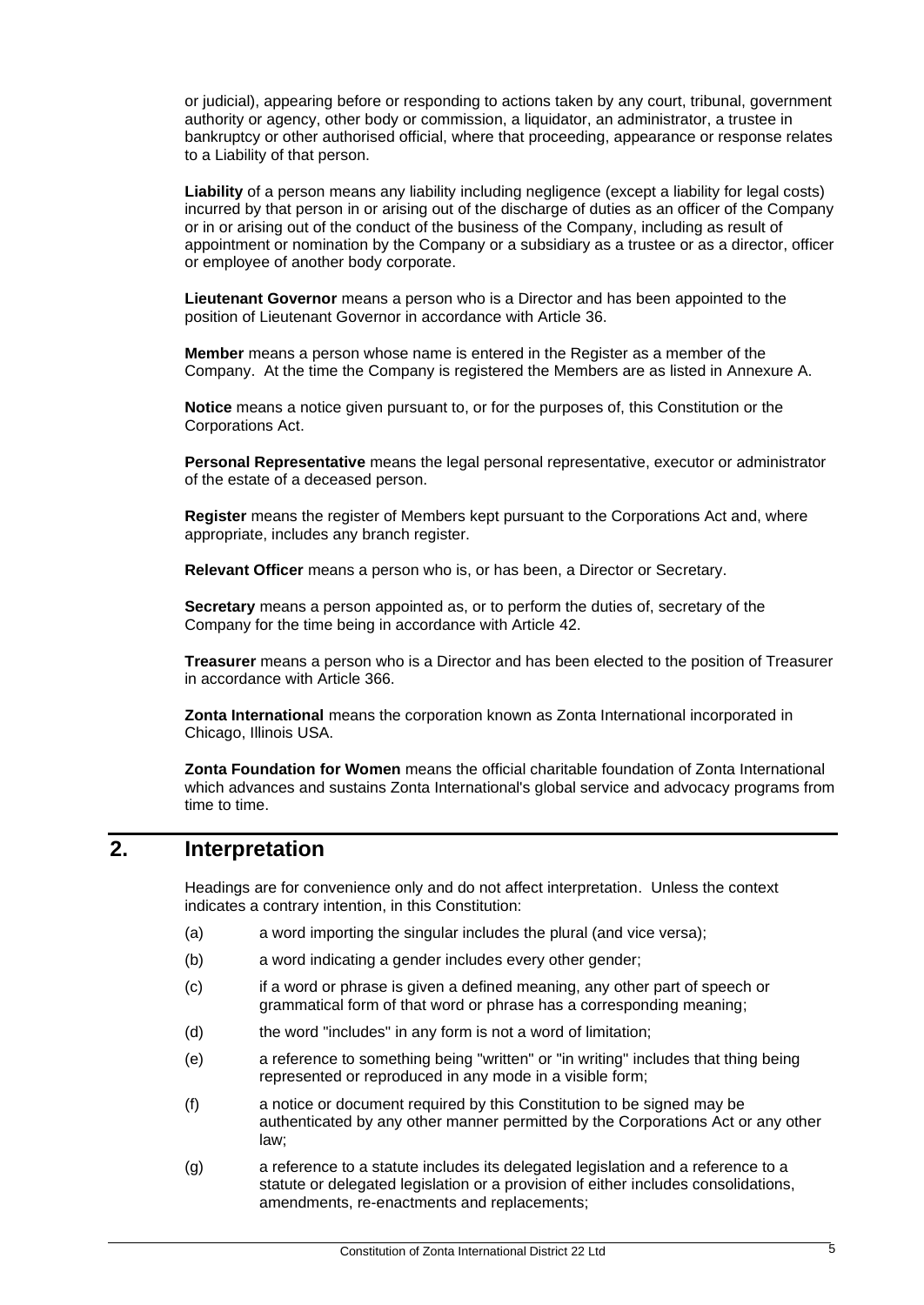- (h) "person" includes an individual, the estate of an individual, a corporation, an authority, an association or a joint venture (whether incorporated or unincorporated), a partnership and a trust; and
- (i) the Bylaws prevail to the extent of any inconsistency with this Constitution except that -
	- (i) Meetings of Members are to be in accordance with this Constitution and the Corporations Act.
	- (ii) Directors are to be appointed at Meetings of Members in accordance with this Constitution and the Corporations Act,
	- (iii) Nominating Committee are to be appointed at Meetings of Members, and
	- (iv) Board Members are not entitled to vote at Meetings of Members.

# <span id="page-5-0"></span>**3. Application of Corporations Act**

- (a) Unless the context indicates a contrary intention, in this Constitution:
	- (i) a reference to the Corporations Act is to the Corporations Act in force in relation to the Company after taking into account any waiver, modification or exemption which is in force either generally or in relation to the Company; and
	- (ii) a word or phrase given a meaning in the Corporations Act has the same meaning in this Constitution where it relates to the same matters as the matters for which it is defined in the Corporations Act, unless that word or phrase is otherwise defined in this Constitution.
- (b) The replaceable rules in the Corporations Act do not apply to the Company.

## <span id="page-5-1"></span>**4. Enforcement**

- (a) Each Member submits to the non-exclusive jurisdiction of the courts of Queensland, the Federal Court of Australia and the courts competent to determine appeals from those courts with respect to any proceedings that may be brought at any time relating to this Constitution.
- (b) If at any time any provision of this Constitution is or becomes illegal, invalid or unenforceable in any respect pursuant to the law of any jurisdiction, then that does not affect or impair:
	- (i) the legality, validity or enforceability in that jurisdiction of any other provision of this Constitution; or
	- (ii) the legality, validity or enforceability pursuant to the law of any other jurisdiction of that or any other provision of this Constitution.

# <span id="page-5-2"></span>**Objects**

# <span id="page-5-3"></span>**5. Objects of the Company**

The objects of the Company are:

- (a) to improve the legal, political, economic, educational, health, and professional status of women at the global and local level through service and advocacy;
- (b) to work for the advancement of understanding, goodwill, and peace through a world fellowship of members;
- (c) to promote justice and universal respect for human rights and fundamental freedoms;
- (d) to be united internationally to foster high ethical standards, to implement service programs, and to provide mutual support and fellowship for members who serve their communities, their nations, and the world; and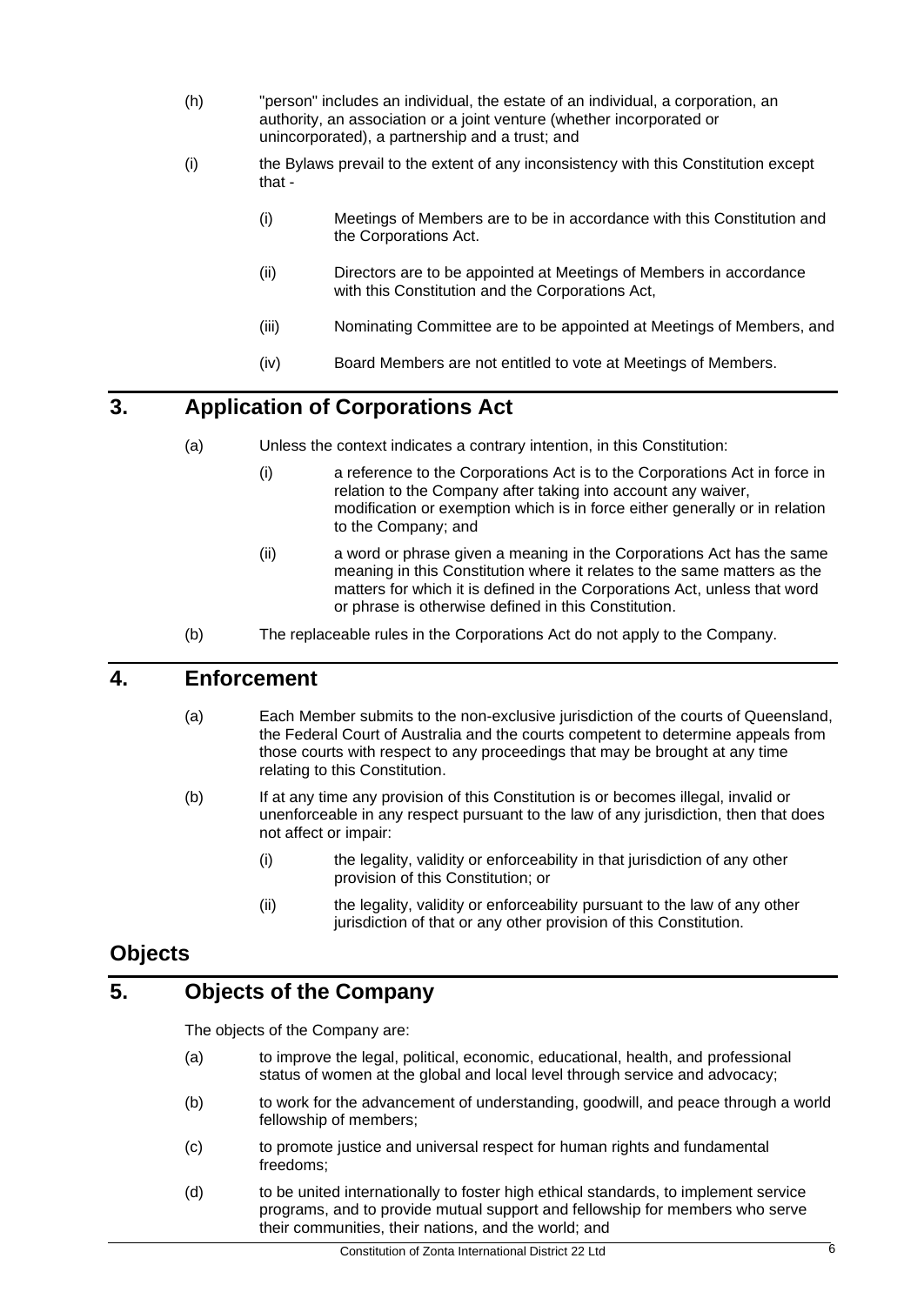(e) to function as an administrative division of Zonta International in the attainment of the objects of Zonta International as stated in the Bylaws.

# <span id="page-6-0"></span>**Income and property**

# <span id="page-6-4"></span><span id="page-6-1"></span>**6. Application of income and property**

- (a) Subject to Articles [6\(b\)](#page-6-2) and [6\(c\),](#page-6-3) the Company must apply the profits (if any) or other income and property of the Company solely towards the promotion of the objects of the Company set out in Article [5](#page-5-3) and no portion of it may be paid or transferred, directly or indirectly, to any Member whether by way of dividend, bonus or otherwise.
- <span id="page-6-2"></span>(b) Nothing in Article [6\(a\)](#page-6-4) prevents the Company making any payment in good faith of:
	- (i) reasonable and proper remuneration to any Member for any services actually rendered or goods supplied to the Company in the ordinary and usual course of business of the Company;
	- (ii) the payment or reimbursement of out-of-pocket expenses incurred by a Member on behalf of the Company where the amount payable does not exceed an amount previously approved by the Board;
	- (iii) reasonable and proper rent or fees to a Member for premises leased or licensed by any Member to the Company;
	- (iv) money to any Member, being a solicitor, accountant or other person engaged in any profession, for all usual professional or other charges for work done by that person or that person's firm or employer, where the provision of the service has the prior approval of the Board and the amount payable is approved by the Board and is not more than an amount which commercially would be reasonable payment for the service;
	- (v) interest to a Member at a rate not exceeding a rate approved by the Board on money borrowed by the Company from the Member; or
	- (vi) an amount pursuant to Article 59.
- <span id="page-6-3"></span>(c) The Company must not pay fees to or on behalf of Directors or a Secretary but the Company may make payments to a Director or Secretary in good faith for:
	- (i) the payment or reimbursement of out-of-pocket expenses reasonably incurred by a Director or Secretary in the performance of any duty as a director or secretary of the Company where that payment or reimbursement has been approved by the Board;
	- (ii) money to any Director or Secretary, being a solicitor, accountant or other person engaged in any profession, for all usual professional or other charges for work done by that person or that person's firm or employer, where the provision of the service has the prior approval of the Board and the amount payable is approved by the Board and is not more than an amount which commercially would be reasonable payment for the service;
	- (iii) any salary or wage due to the Director or Secretary as an employee of the Company where the terms of employment have been approved by the Board;
	- (iv) an insurance premium in respect of a contract insuring a Director or Secretary for a liability incurred as an officer of the Company where the Board has approved the payment of the premium; or
	- (v) any payment pursuant to Article [43\(a\),](#page-19-3) [43\(c\)](#page-19-4) or [43\(d\)](#page-19-5) or a payment pursuant to any agreement or deed referred to in Article [43\(e\).](#page-19-6)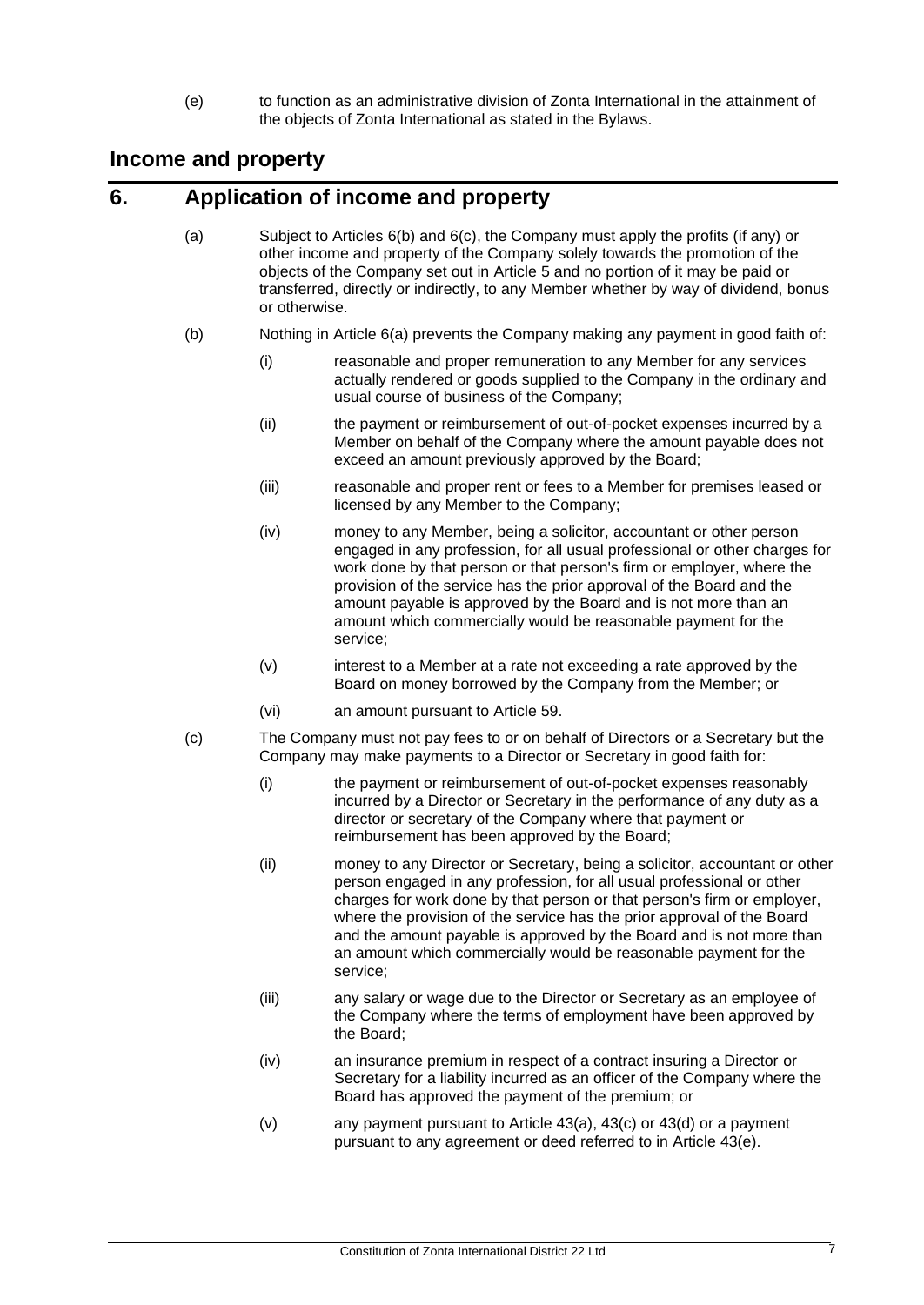# <span id="page-7-1"></span><span id="page-7-0"></span>**7. Extent of liability**

Each Member undertakes to contribute an amount not exceeding \$1.00 to the property of the Company if the Company is wound up at a time when that person is a Member, or within one year of the time that person ceased to be a Member, for:

- (a) payment of the Company's debts and liabilities contracted before that person ceased to be a Member;
- (b) payment of the costs, charges and expenses of winding up the Company; and
- (c) adjustment of the rights of the contributories among themselves.

# <span id="page-7-2"></span>**Membership**

#### <span id="page-7-3"></span>**8. Admission of Members**

- (a) Any person accepted as a Member of Zonta International and issued a charter, being within the established boundaries of, or assigned to, the District shall become a Member.
- (b) Each a Member of Zonta International so accepted must sign and deliver to the Company a Consent and Agreement to become a Member of a Company limited by Guarantee.
- (c) Zonta International determines in accordance with the Bylaws whether a person may be accepted as a Member of Zonta International. Zonta International is not required to give any reason for any rejection.
- <span id="page-7-8"></span>(d) After the Consent and Agreement is accepted by the Board the Company must enter the Member's name in the Register, allocate the Member to an Area and give written notice to the Member
- (e) Failure by the Company to comply with any notice requirement in this Article [8\(d\)](#page-7-8) does not invalidate the decision regarding membership.
- (f) The Board must not limit the maximum number of Members of the Company.

# <span id="page-7-4"></span>**9. No transfers**

The rights of being a Member are not transferable whether by operation of law or otherwise.

# <span id="page-7-5"></span>**Cessation of membership**

#### <span id="page-7-6"></span>**10. Resignation of a Member**

- (a) Subject to Article [10\(b\),](#page-7-9) a Member may at any time resign as a member of the Company by giving the Company notice in writing. Unless the notice provides otherwise, a resignation by a Member takes effect immediately on the giving of that notice to the Company.
- <span id="page-7-9"></span>(b) If there is only one Member and the Member gives proper notice of resignation or on the same day all of the Members give proper notice of resignation, the notice or notices will be ineffective and the Member or Members cannot resign until either another person is appointed as a Member or the Company is wound up.
- (c) If a Member resigns, the Company must remove the Member's name from the Register.

# <span id="page-7-7"></span>**11. Expulsion or suspension of a Member**

- (a) If the Company receives a complaint in writing from any person alleging, or the Board determines (in its sole discretion) that:
	- (i) a Member is in breach of a provision of this Constitution (including the provisions relating to the payment of Fees); or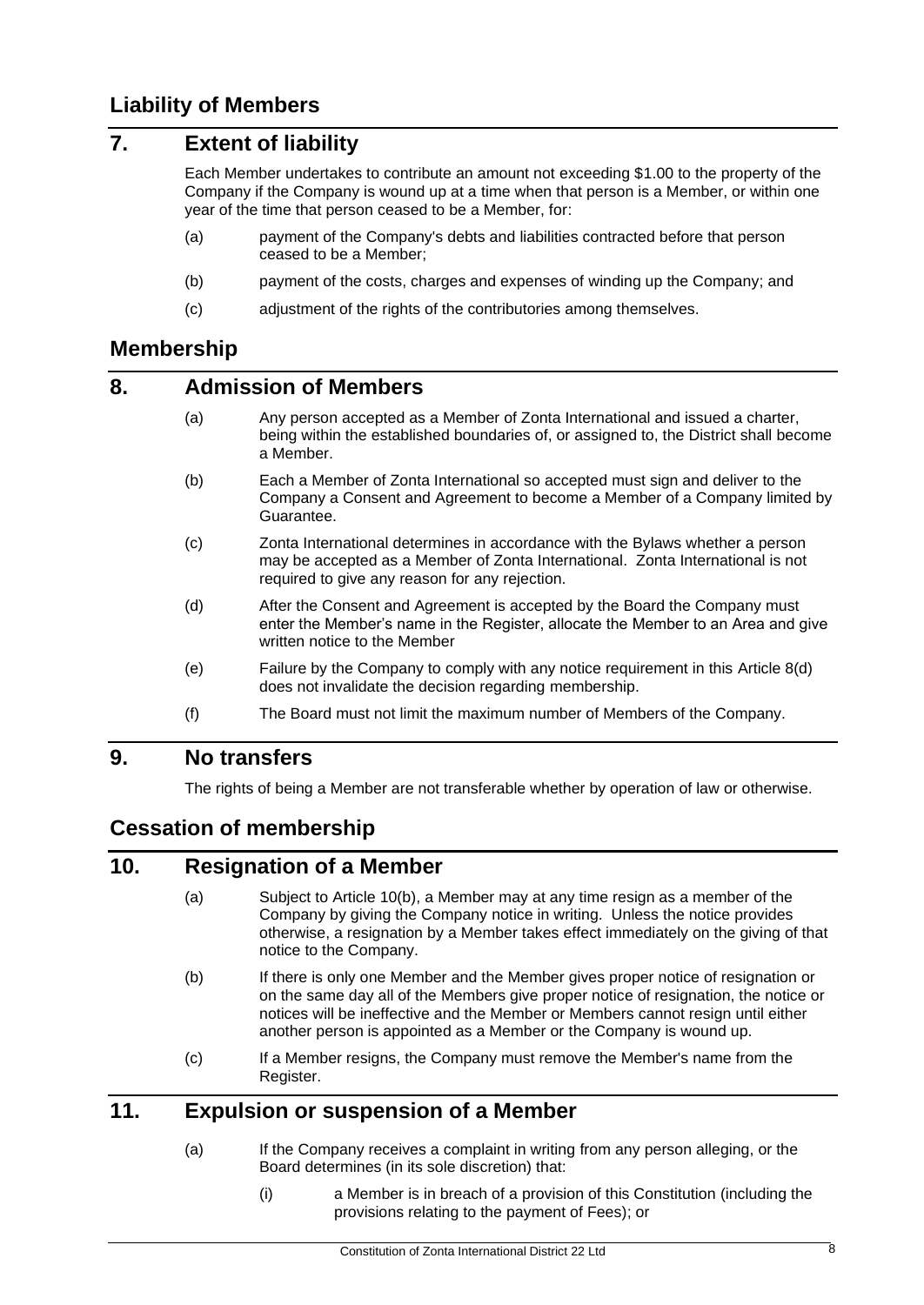- (ii) a Member fails to meet at least quarterly; or
- (iii) any act or omission of a Member may be, in the opinion of the Board, unbecoming of a Member, or prejudicial to the interests or reputation of the Company; or
- (iv) a Member is, or any step is taken for that Member to become, either an insolvent under administration or an externally administered body corporate; or
- (v) there is a succession by another body corporate or entity to the assets and liabilities of the Member,

the Company must refer the matter to the District Bylaws and Resolutions Committee.

- (b) Before making a recommendation to the Board with regards to the suspension or expulsion of a Member, the District Bylaws and Resolutions Committee must give the affected Member:
	- (i) at least 5 Business Days' notice stating the date, time and place at which the question of suspension or expulsion of that Member is to be considered by the committee, and the nature of the alleged events giving rise to the suspension or expulsion; and
	- (ii) an opportunity of explaining to the committee, orally or in writing, why the Member should not be suspended or expelled.
- <span id="page-8-2"></span>(c) The Board may only recommend that Zonta International suspend or expel a Member:
	- (i) after it considers the recommendation made by the District Bylaws and Resolutions Committee; and
	- (ii) it resolves to do so by a two-thirds majority.
- (d) If the Board resolves to make a recommendation to Zonta International under Article [11\(c\)](#page-8-2) the Company must notify Zonta International of its recommendation (which notice includes proof that the affected Member has also been served with its recommendation).
- (e) If Zonta International determines to expel the Member, the Company must by a resolution of the Board resolve to expel or suspend the Member from the Company and remove the Member's name from the Register.

# <span id="page-8-0"></span>**12. Other cessation events**

If a Member, being a body corporate, is deregistered pursuant to the laws of the jurisdiction in which the Member is incorporated, the Member ceases to be a member of the Company and the Company may remove the Member's name from the Register.

# <span id="page-8-1"></span>**13. Effect of cessation**

- (a) A person who ceases to be a Member:
	- (i) remains liable to pay, and must immediately pay, to the Company all amounts that at date of cessation were payable by the person to the Company as a Member;
	- (ii) must pay to the Company interest at the rate the Board resolves on those amounts from the date of cessation until and including the date of payment of those amounts; and
	- (iii) if the Member was expelled under Article **Error! Reference source not found.**1, all remaining assets of the Member must be disbursed to the Zonta Foundation for Women, except for operating funds which will be paid to the Company.
- (b) The Company may by resolution of the Board waive any or all of its rights pursuant to this Article 13.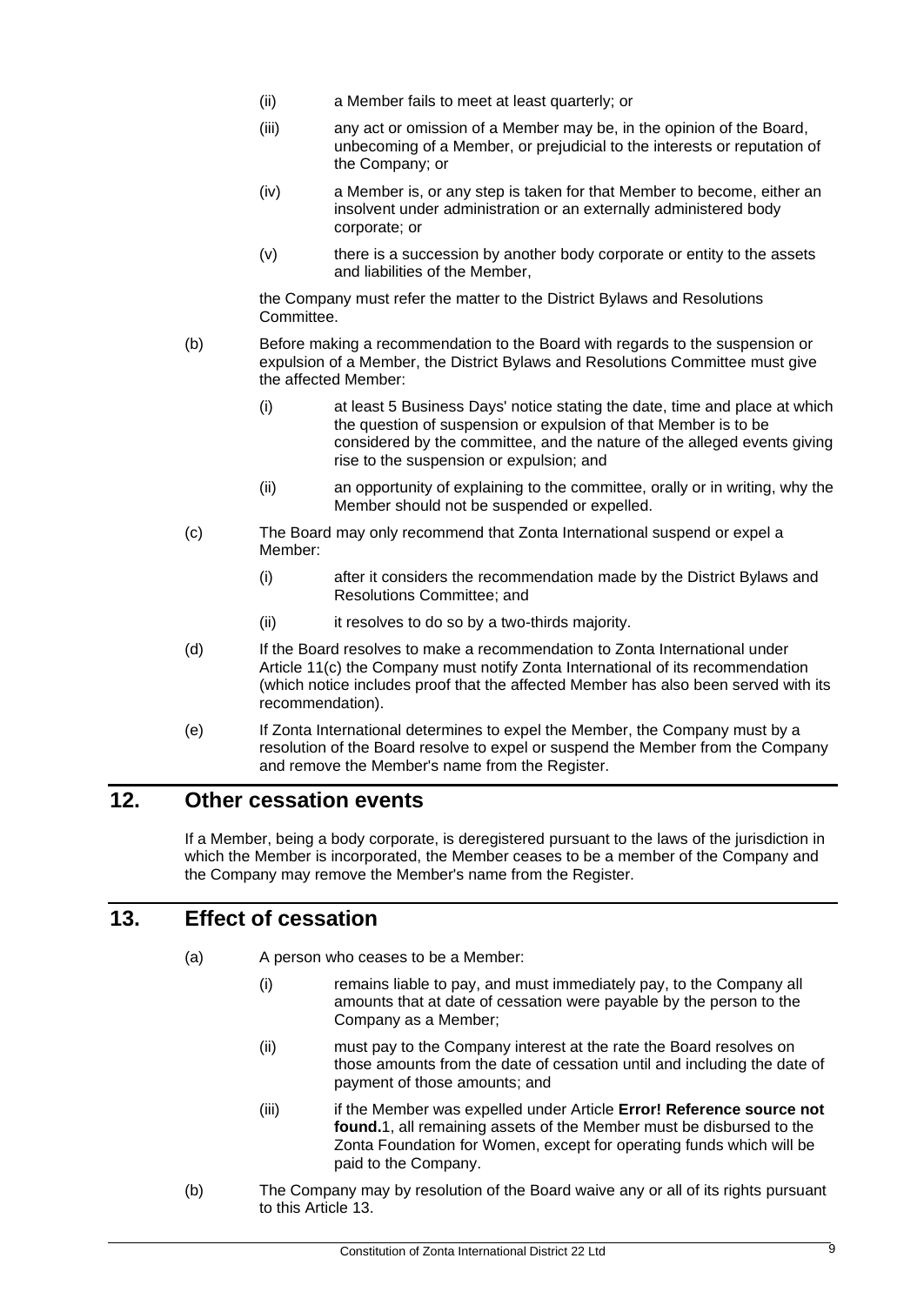#### <span id="page-9-7"></span><span id="page-9-1"></span><span id="page-9-0"></span>**14. Setting of Fees**

- (a) Subject to the Corporations Act and the Bylaws, the Company may require the payment of Fees and interest by Members of any amount, on any terms and at any times, including payment by instalments.
- (b) The Company may by resolution of the Board revoke or postpone a Fee or extend the time for payment of a Fee, at any time prior to the date on which payment of that Fee is due.

## <span id="page-9-2"></span>**15. Notice of Fees**

- (a) The Company must give notice of Fees to the Members who are required to pay the Fees at least 10 Business Days before the due date for payment. The notice must specify the amount of the Fee, the time or times and place of payment and any other information as the Board resolves.
- (b) The non-receipt of a notice of a Fee by, or the accidental omission to give notice of a Fee to, any Member does not invalidate the Fee.

#### <span id="page-9-3"></span>**16. Payment of Fees**

- (a) Each Member must pay to the Company the amount of each Fee payable by the Member in the manner, at the time and at the place specified in the notice of the Fee.
- (b) In a proceeding to recover a Fee, or an amount payable due to the failure to pay or late payment of a Fee, proof that:
	- (i) the name of the person is entered in the Register as a Member;
	- (ii) there is a record in the minute books of the Company of the approval of the Fee or the resolution determining the Fee; and
	- (iii) notice of the Fee was given or taken to be given to the person in accordance with this Constitution,

is conclusive evidence of the obligation of that person to pay the Fee.

### <span id="page-9-8"></span><span id="page-9-4"></span>**17. Interest payable**

- (a) If an amount payable to the Company as a Fee is not paid before or on the time for payment, the person who owes the amount must pay to the Company:
	- (i) interest on the unpaid part of the amount from the date payment is due to the date of payment at the rate that the Board resolves; and
	- (ii) all costs and expenses that the Company incurs due to the failure to pay or the late payment.
- (b) Interest pursuant to Article [17\(a\)](#page-9-8) accrues daily and may be capitalised at any interval that the Board resolves.
- (c) The Company may by resolution of the Board waive payment of some or all of the interest, costs or expenses payable pursuant to Article [17\(a\).](#page-9-8)

### <span id="page-9-5"></span>**Proceedings of Members**

#### <span id="page-9-6"></span>**18. Written resolutions of Members**

While the Company has only one Member, the Company may pass a resolution by that Member signing a record in writing of that resolution.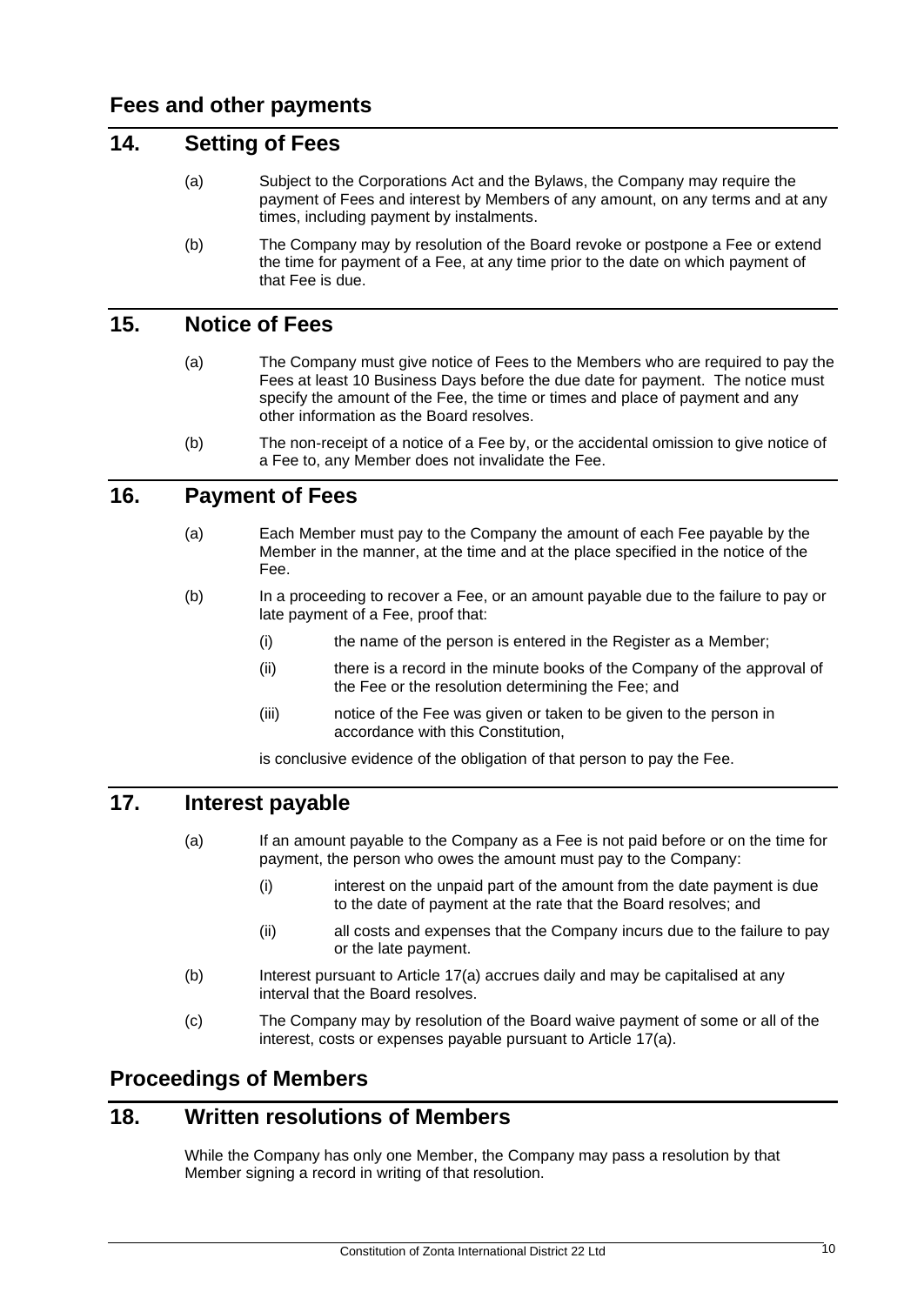# <span id="page-10-0"></span>**19. Calling meetings of Members**

- (a) The Company may by resolution of the Board call a meeting of Members to be held at the time and place (including 2 or more venues using technology which gives Attending Members as a whole a reasonable opportunity to participate) and in the manner that the Board resolves.
- (b) No Member may call or arrange to hold a meeting of Members except where permitted by the Corporations Act.

#### <span id="page-10-4"></span><span id="page-10-1"></span>**20. Notice of meetings of Members**

- (a) Where the Company has called a meeting of Members, notice of the meeting and any proxy form for the meeting may be given in the form and in the manner in which the Board resolves, subject to any requirements of the Corporations Act.
- (b) A person may waive notice of any meeting of Members by written notice to the Company.
- (c) A person who has not duly received notice of a meeting of Members may, before or after the meeting, notify the Company of the person's agreement to anything done or resolution passed at the meeting.
- (d) A person's attendance at a meeting of Members waives any objection which that person may have had to a failure to give notice, or the giving of a defective notice, of the meeting, unless the person at the beginning of the meeting objects to the holding of the meeting.
- (e) Subject to the Corporations Act, anything done (including the passing of a resolution) at a meeting of Members is not invalid because either or both a person does not receive notice of the meeting or a proxy form, or the Company accidentally does not give notice of the meeting or a proxy form to a person.

# <span id="page-10-2"></span>**21. Business of meetings**

Except with the approval of the Board, with the permission of the Governor or pursuant to the Corporations Act, no person may move at any meeting of Members:

- (a) any resolution (except in the form set out in the notice of meeting given pursuant to Article [20\(a\)\)](#page-10-4); or
- (b) any amendment of any resolution or a document which relates to any resolution and a copy of which has been made available to Members to inspect or obtain.

# <span id="page-10-3"></span>**22. Quorum**

- (a) No business may be transacted at a meeting of Members except, subject to Article [23,](#page-11-0) the election of the chairperson of the meeting unless a quorum for a meeting of Members is present at the time when the meeting commences.
- (b) A quorum for a meeting of Members is a majority of the Attending Members at that meeting entitled to vote on a resolution or if only one Member is entitled to vote at that meeting, then that person (or an Attending Member representing that person). An individual present may count each vote that they hold in accordance with Article [28\(k\)](#page-14-2) towards a quorum. If a Member has appointed more than one proxy or attorney or Corporate Representative in relation to a vote that they hold, only one of them may be counted towards a quorum in relation to that vote.
- (c) If a quorum is not present within 30 minutes after the time appointed for the commencement of a meeting of Members, the meeting is dissolved unless the Governor or the Board adjourn the meeting to a date, time and place determined by the Governor or the Board.
- (d) If a quorum is not present within 30 minutes after the time appointed for the commencement of an adjourned meeting of Members, the meeting is dissolved.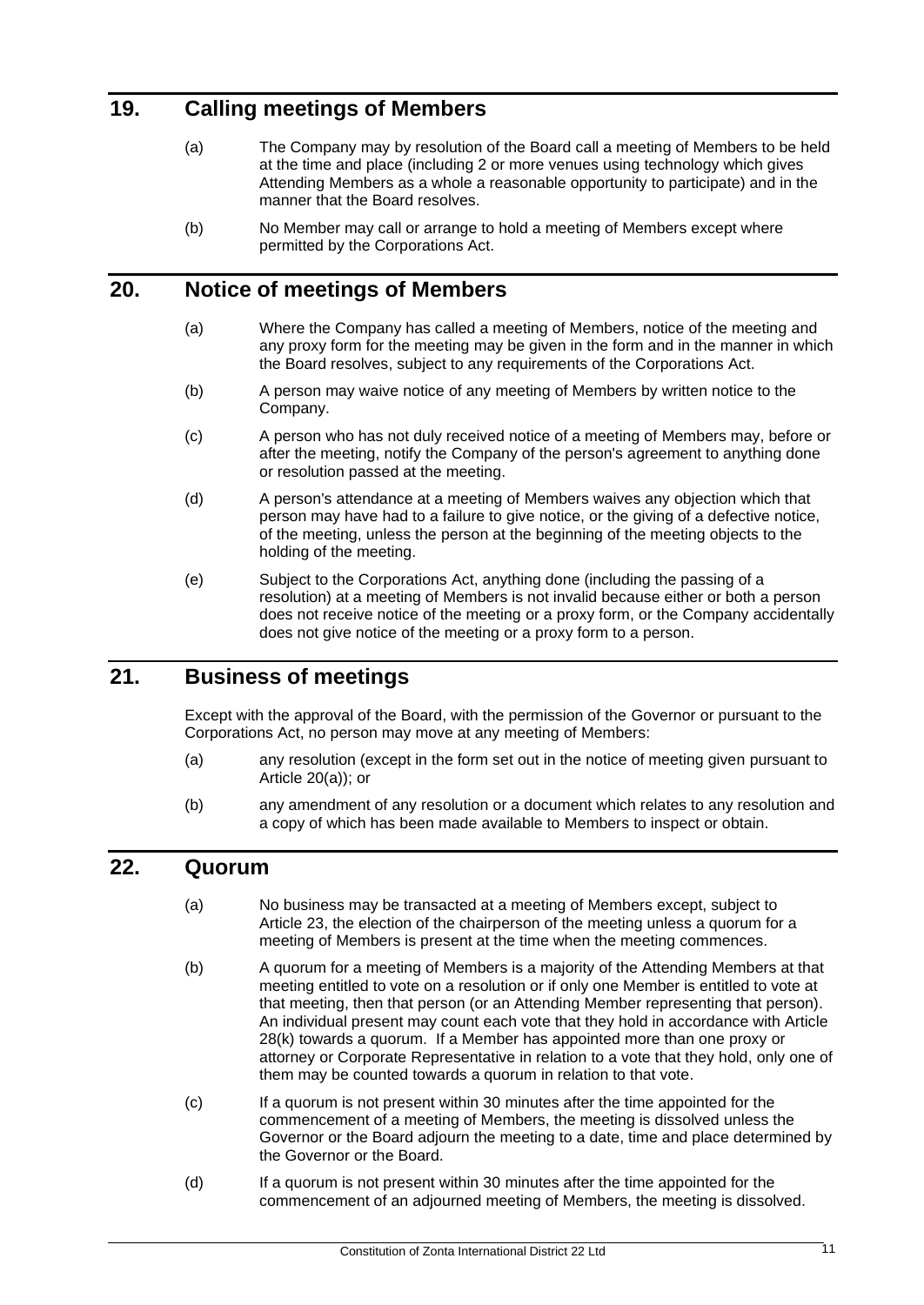# <span id="page-11-0"></span>**23. Chairperson of meetings of Members**

- (a) Subject to Articles [23\(b\)](#page-11-2) and [23\(c\),](#page-11-3) the Governor must chair each meeting of Members.
- <span id="page-11-2"></span>(b) If at a meeting of Members:
	- (i) there is no Governor; or
	- (ii) the Governor is not present within 15 minutes after the time appointed for the commencement of a meeting of Members or is not willing to chair all or part of the meeting,

the Lieutenant Governor or, in the absence of the Lieutenant Governor or if the Lieutenant Governor is not willing to act, the Attending Members may elect one of their number, to chair that meeting.

<span id="page-11-3"></span>(c) A chairperson of a meeting of Members (including the Governor and the Lieutenant Governor) may, for any item of business at that meeting or for any part of that meeting, vacate the chair in favour of another person nominated by him or her (**Acting Chair**). Where an instrument of proxy appoints the chairperson as proxy for part of proceedings for which an Acting Chair has been nominated, the instrument of proxy is taken to be in favour of the Acting Chair for the relevant part of the proceedings.

# <span id="page-11-1"></span>**24. Conduct of meetings of Members**

- (a) Subject to the Corporations Act, the chairperson of a meeting of Members is responsible for the general conduct of that meeting and for the procedures to be adopted at that meeting.
- (b) The chairperson of a meeting of Members may make rulings without putting the question (or any question) to the vote if that action is required to ensure the orderly conduct of the meeting.
- (c) The chairperson of a meeting of Members may determine the procedures to be adopted for proper and orderly discussion or debate at the meeting, and the casting or recording of votes at the meeting.
- (d) The chairperson of a meeting of Members may determine any dispute concerning the admission, validity or rejection of a vote at the meeting.
- (e) The chairperson of a meeting of Members may, subject to the Corporations Act, at any time terminate discussion or debate on any matter being considered at the meeting and require that matter be put to a vote.
- (f) The chairperson of a meeting of Members may refuse to allow debate or discussion on any matter which is not business referred to in the notice of that meeting or is not business of the meeting permitted pursuant to the Corporations Act without being referred to in the notice of meeting.
- (g) The chairperson of a meeting of Members may refuse any person admission to, or require a person to leave and remain out of, the meeting if that person:
	- (i) in the opinion of the chairperson, is not complying with the reasonable directions of the chairperson;
	- (ii) has any audio or visual recording or broadcasting device;
	- (iii) has a placard or banner;
	- (iv) has an article the chairperson considers to be dangerous, offensive or liable to cause disruption;
	- (v) behaves or threatens to behave in a dangerous, offensive or disruptive manner;
	- (vi) refuses to produce or to permit examination of any article, or the contents of any article, in the person's possession; or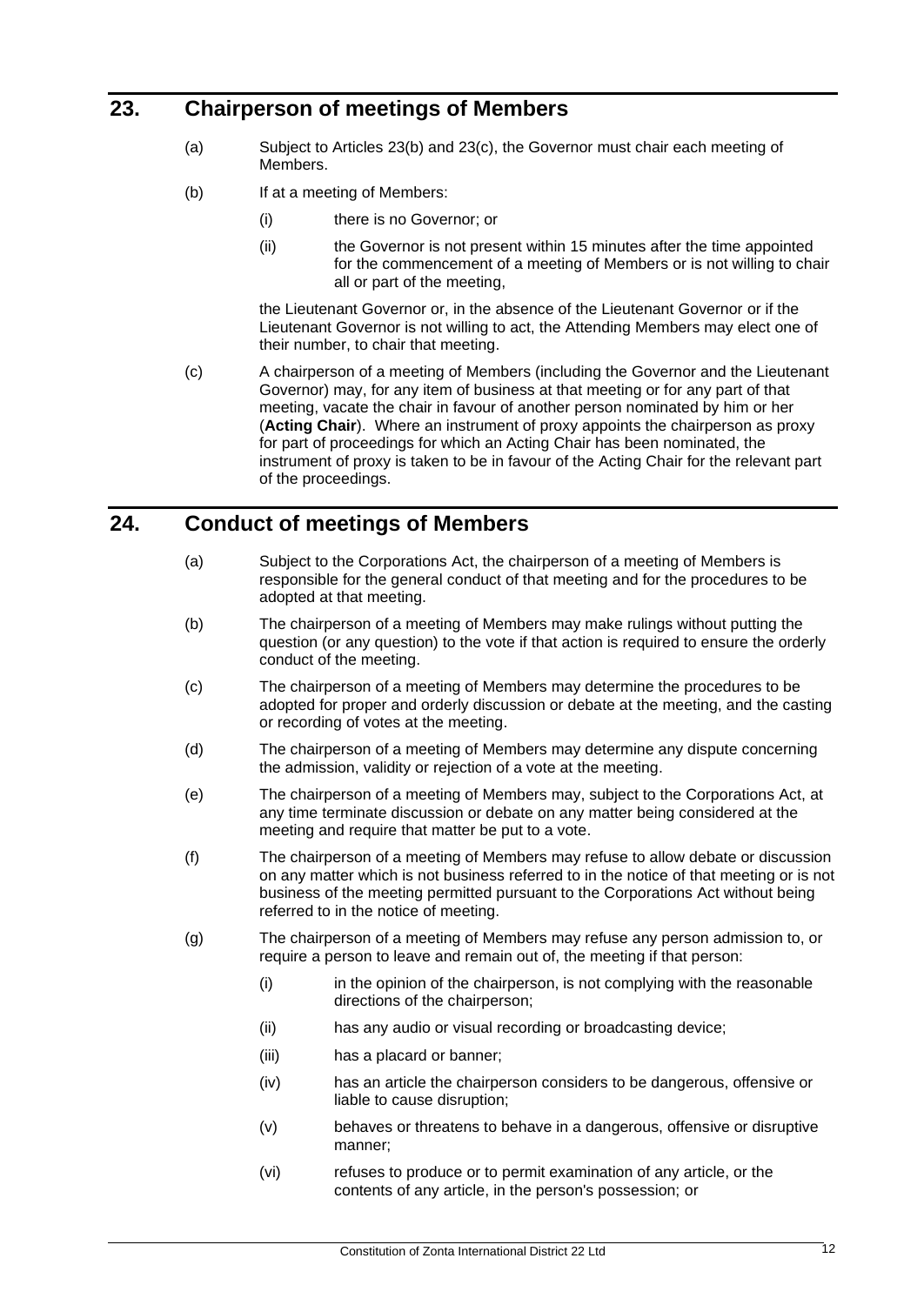- (vii) is not entitled pursuant to the Corporations Act or this Constitution to attend the meeting.
- (h) If the chairperson of a meeting of Members considers that there are too many persons present at the meeting to fit into the venue where the meeting is to be held, the chairperson may nominate a separate meeting place using any technology that gives Attending Members as a whole a reasonable opportunity to participate.
- (i) The chairperson of a meeting of Members may delegate any power conferred by this Article 24 to any person.
- (j) Nothing contained in this Article [24](#page-11-1) limits the powers conferred by law on the chairperson of a meeting of Members.

### <span id="page-12-0"></span>**25. Attendance at meeting of Members**

- (a) Subject to this Constitution, a Member who is entitled to attend and cast a vote at a meeting of Members, may attend and vote in person or by proxy, by attorney or, if the Member is a body corporate, by Corporate Representative.
- (b) The chairperson of a meeting of Members may require a person acting as a proxy, attorney or Corporate Representative at that meeting to establish to the chairperson's satisfaction that the person is the person who is duly appointed to act. If the person fails to satisfy this requirement, the chairperson may exclude the person from attending or voting at the meeting.
- (c) A Director is entitled to receive notice of and to attend all meetings of Members and is entitled to speak at those meetings.
- (d) A person requested by the Board to attend a meeting of Members is, regardless of whether that person is a Member or not, entitled to attend that meeting and, at the request of the chairperson of the meeting, is entitled to speak at that meeting.

## <span id="page-12-1"></span>**26. Authority of Attending Members**

- (a) Unless otherwise provided in the document or resolution appointing a person as proxy, attorney or Corporate Representative of a Member, the person so appointed has the same rights to speak, demand a poll, join in demanding a poll or act generally at a meeting of Member to which the appointment relates, as the appointing Member would have had if that Member was present at the meeting.
- (b) Unless otherwise provided in the document or resolution appointing a person as proxy, attorney or Corporate Representative of a Member, the appointment is taken to confer authority to:
	- (i) vote on any amendment moved to a proposed resolution and on any motion that a proposed resolution not be put or any similar motion; and
	- (ii) vote on any procedural motion, including any motion to elect the chairperson of the meeting of Members to which the appointment relates, to vacate the chair or to adjourn the meeting,

even though the appointment may refer to specific resolutions and may direct the proxy, attorney or Corporate Representative how to vote on particular resolutions.

(c) Unless otherwise provided in the document or resolution appointing a person as proxy, attorney or Corporate Representative of a Member, the appointment is taken to confer authority to attend and vote at a meeting which is rescheduled, postponed or adjourned to another time or changed to another place, even though the appointment may refer to a specific meeting to be held at a specified time or place.

### <span id="page-12-2"></span>**27. Multiple appointments**

(a) If more than one attorney or Corporate Representative appointed by a Member is present at a meeting of Members and the Company has not received notice of any revocation of any of the appointments: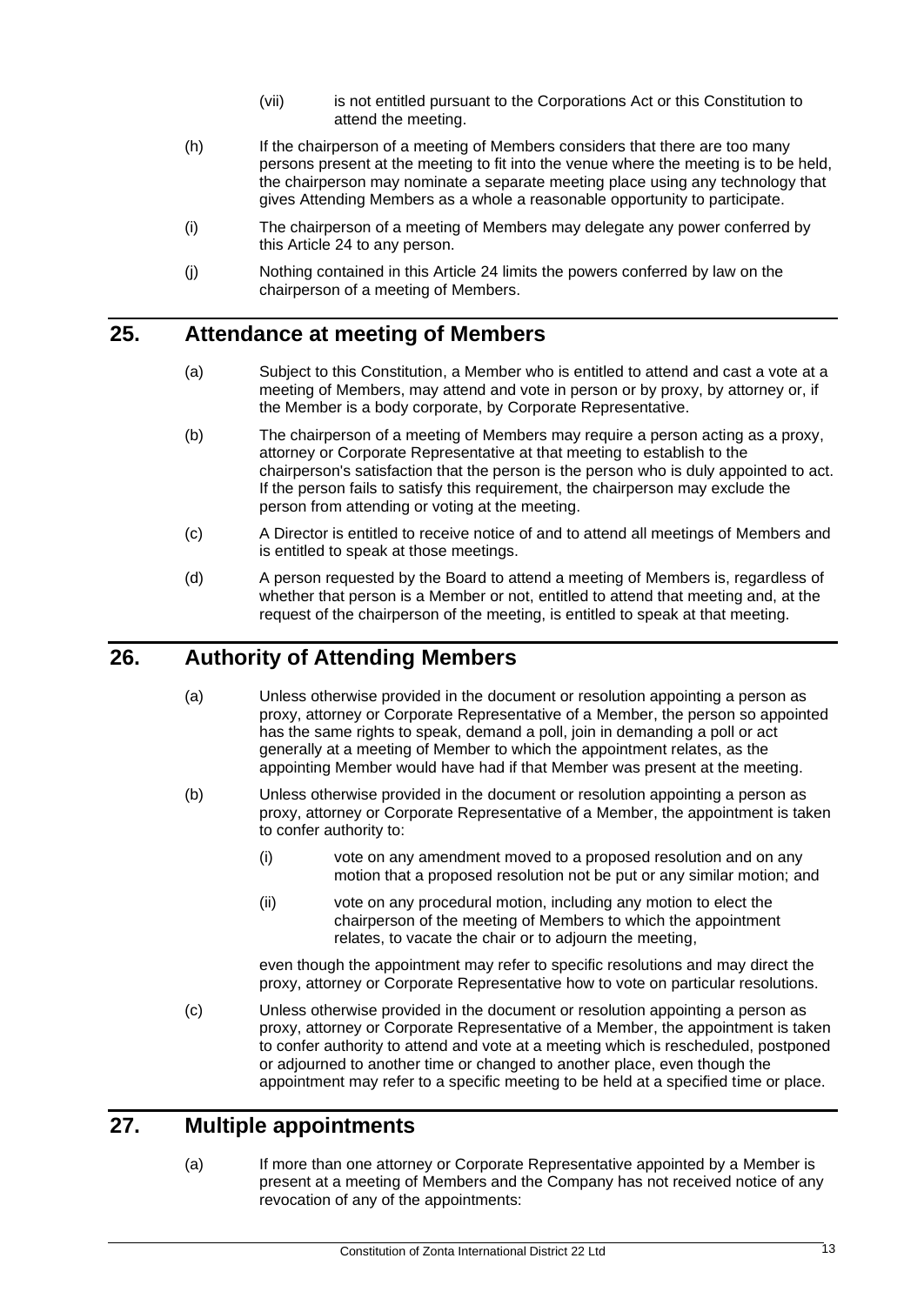- <span id="page-13-1"></span>(i) an attorney or Corporate Representative appointed to act at that particular meeting may act to the exclusion of an attorney or Corporate Representative appointed pursuant to a standing appointment; and
- (ii) subject to Article [27\(a\)\(i\),](#page-13-1) an attorney or Corporate Representative appointed pursuant to the most recent appointment may act to the exclusion of an attorney or Corporate Representative appointed earlier in time.
- <span id="page-13-2"></span>(b) An appointment of a proxy of a Member is revoked (or, in the case of a standing appointment, suspended for that particular meeting of Members) if the Company receives a further appointment of a proxy from that Member which would result in there being more than one proxy of that Member entitled to act at the meeting. The appointment of proxy made first in time is the first to be treated as revoked or suspended by this Article [27\(b\).](#page-13-2)
- (c) The appointment of a proxy for a Member is not revoked by an attorney or Corporate Representative for that Member attending and taking part in a meeting of Members to which the appointment relates, but if that attorney or Corporate Representative votes on a resolution at that meeting, the proxy is not entitled to vote, and must not vote, as the Member's proxy on that resolution.

# <span id="page-13-0"></span>**28. Voting at meeting of Members**

- (a) A resolution put to the vote at a meeting of Members must be decided on a show of hands, unless a poll is demanded in accordance with Article [31](#page-15-0) and that demand is not withdrawn.
- <span id="page-13-3"></span>(b) The Board may determine that Members entitled to attend and vote at a meeting of Members may vote at that meeting without an Attending Member in respect of that person being present at that meeting (and voting in this manner is referred to in this Article [28\(b\)](#page-13-3) as direct voting). The Board may determine rules and procedures in relation to direct voting, the manner in which a direct vote may be cast, the circumstances in which a direct vote will be valid and the effect of a Member casting both a direct vote and a vote in any other manner. Where a notice of meeting specifies that direct voting may occur by eligible Members, a direct vote cast by an eligible Member is taken to have been cast by that person at the meeting if the rules and procedures for direct voting determined by the Board (whether set out in the notice of meeting or otherwise) are complied with.
- (c) Subject to this Constitution, on a show of hands at a meeting of Members, each Attending Member having the right to vote on the resolution has one vote, provided that where a person is entitled to vote in more than one capacity, that person is entitled only to one vote.
- (d) Subject to Articles 28(j) and [28\(k\)](#page-14-2) and any other provision of this Constitution, on a poll at a meeting of Members, each Attending Member having the right to vote on the resolution has one vote for each Member that the Attending Member represents.
- (e) Subject to Articles 28(j) and [28\(k\)](#page-14-2) and any other provision of this Constitution, where the Board has determined other means (including electronic) permitted by law for the casting and recording of votes by Attending Members on any resolution to be put at a meeting of Members, each Attending Member having a right to vote on the resolution has one vote for each Member that the Attending Member represents.
- <span id="page-13-4"></span>(f) An objection to a right to vote at a meeting of Members or to a determination to allow or disregard a vote at the meeting may only be made at that meeting (or any resumed meeting if that meeting is adjourned). Any objection pursuant to this Article [28\(f\)](#page-13-4) must be decided by the chairperson of the meeting of Members, whose decision, made in good faith, is final and conclusive.
- (g) Subject to this Constitution and except where a resolution at a meeting of Members requires a special majority pursuant to the law, the resolution is passed if more votes are cast by Members entitled to vote in favour on the resolution than against it.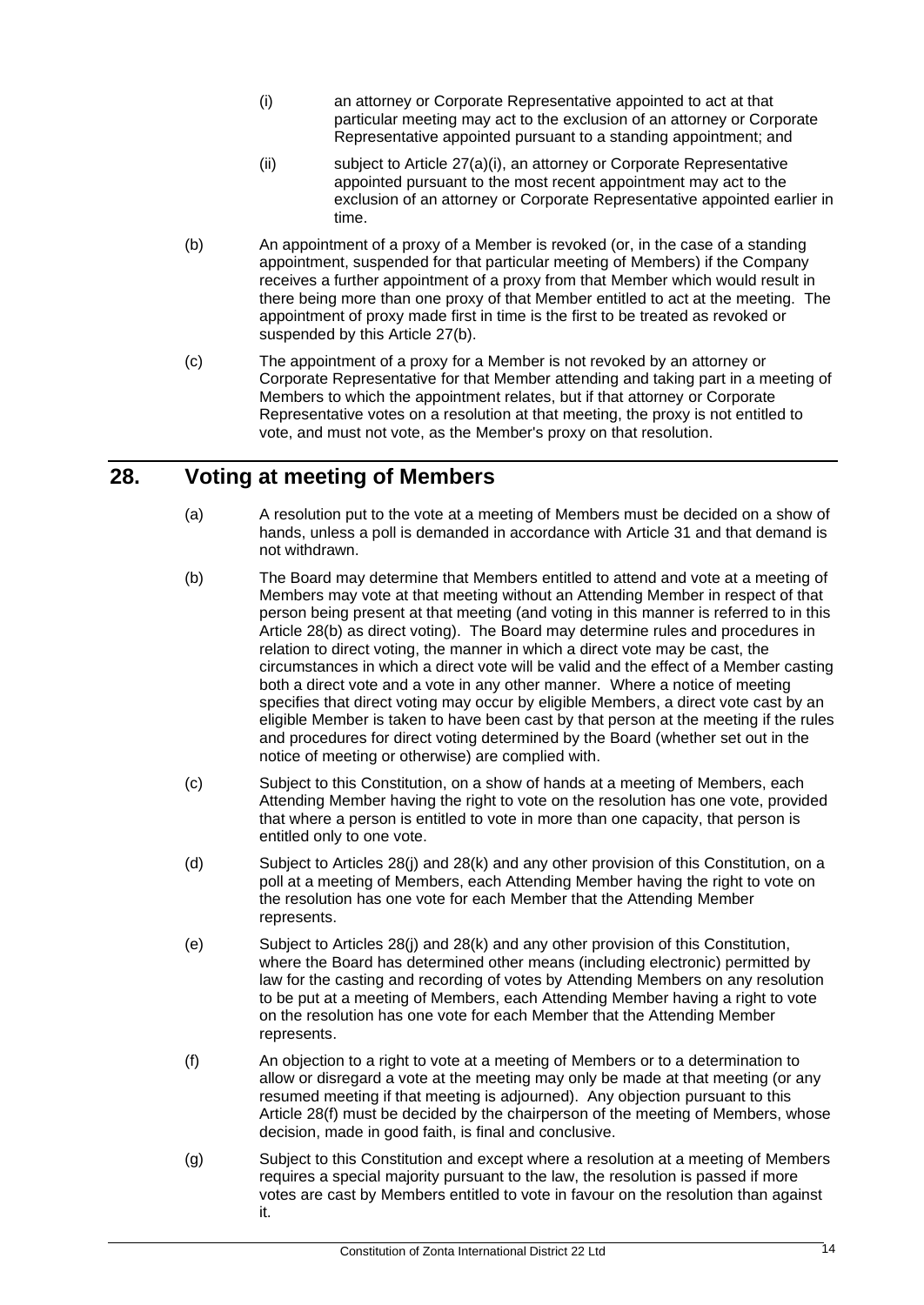- (h) In the case of an equality of votes on a resolution at a meeting of Members, the chairperson of that meeting does not have a casting vote on that resolution.
- (i) Unless a poll is demanded and the demand is not withdrawn, a determination by the chairperson of a meeting of Members following a vote on a show of hands that a resolution has been passed or not passed is conclusive, without proof of the number or proportion of the votes recorded in favour or against the resolution.
- <span id="page-14-3"></span>(j) At a meeting of Members each Member shall be entitled to appoint:
	- (i) one Attending Member;
	- (ii) a second Attending Member if the membership of that Member exceeds thirty (30) people at a time determined under Article [14\(a\);](#page-9-7) and
	- (iii) a third Attending Member if the membership of that Member exceeds sixty (60) people at a time determined under Article [14\(a\).](#page-9-7)
- <span id="page-14-2"></span>(k) If, in accordance with Article [28\(j\),](#page-14-3) a Member is entitled to have more than one Attending Member present at a meeting of Members, that Member may authorise an Attending Member to hold more than one vote for that meeting. The maximum number of votes an Attending Member may hold at a meeting is capped by the number of Attending Members that their Member is entitled to appoint in accordance with Article [28\(j\).](#page-14-3)
- (l) Members of the Board are not entitled to vote as an Attending Member at a meeting of Members.

## <span id="page-14-0"></span>**29. Voting by representatives**

- (a) The validity of any resolution passed at a meeting of Members is not affected by the failure of any proxy or attorney to vote in accordance with directions (if any) of the appointing Member.
- (b) If a proxy of a Member purports to vote in a way or circumstances that contravene the Corporations Act, on a show of hands the vote of that proxy is invalid and the Company must not count it. If a poll is demanded, votes which the Corporations Act require a proxy of a Member to cast in a given way must be treated as cast in that way.
- (c) Subject to this Constitution and the Corporations Act, a vote cast at a meeting of Members by a person appointed by a Member as a proxy, attorney or Corporate Representative is valid despite the revocation of the appointment (or the authority pursuant to which the appointment was executed), if no notice in writing of that matter has been received by the Company before the time appointed for the commencement of that meeting.

# <span id="page-14-1"></span>**30. Restrictions on voting rights**

- (a) The authority of a proxy or attorney for a Member to speak or vote at a meeting of Members to which the authority relates is suspended while the Member is present in person at that meeting.
- (b) An Attending Member is not entitled to vote on any resolution on which any Fee or other amount due and payable to the Company in respect of that Member's membership of the Company has not been paid.
- (c) An Attending Member is not entitled to vote on a resolution at a meeting of Members where that vote is prohibited by the Corporations Act or an order of a court of competent jurisdiction.
- <span id="page-14-4"></span>(d) The Company must disregard any vote on a resolution at a meeting of Members purported to be cast by an Attending Member where that person is not entitled to vote on that resolution. A failure by the Company to disregard a vote on a resolution as required by this Article [30\(d\)](#page-14-4) does not invalidate that resolution or any act, matter or thing done at the meeting, unless that failure occurred by wilful default of the Company or of the chairperson of that meeting.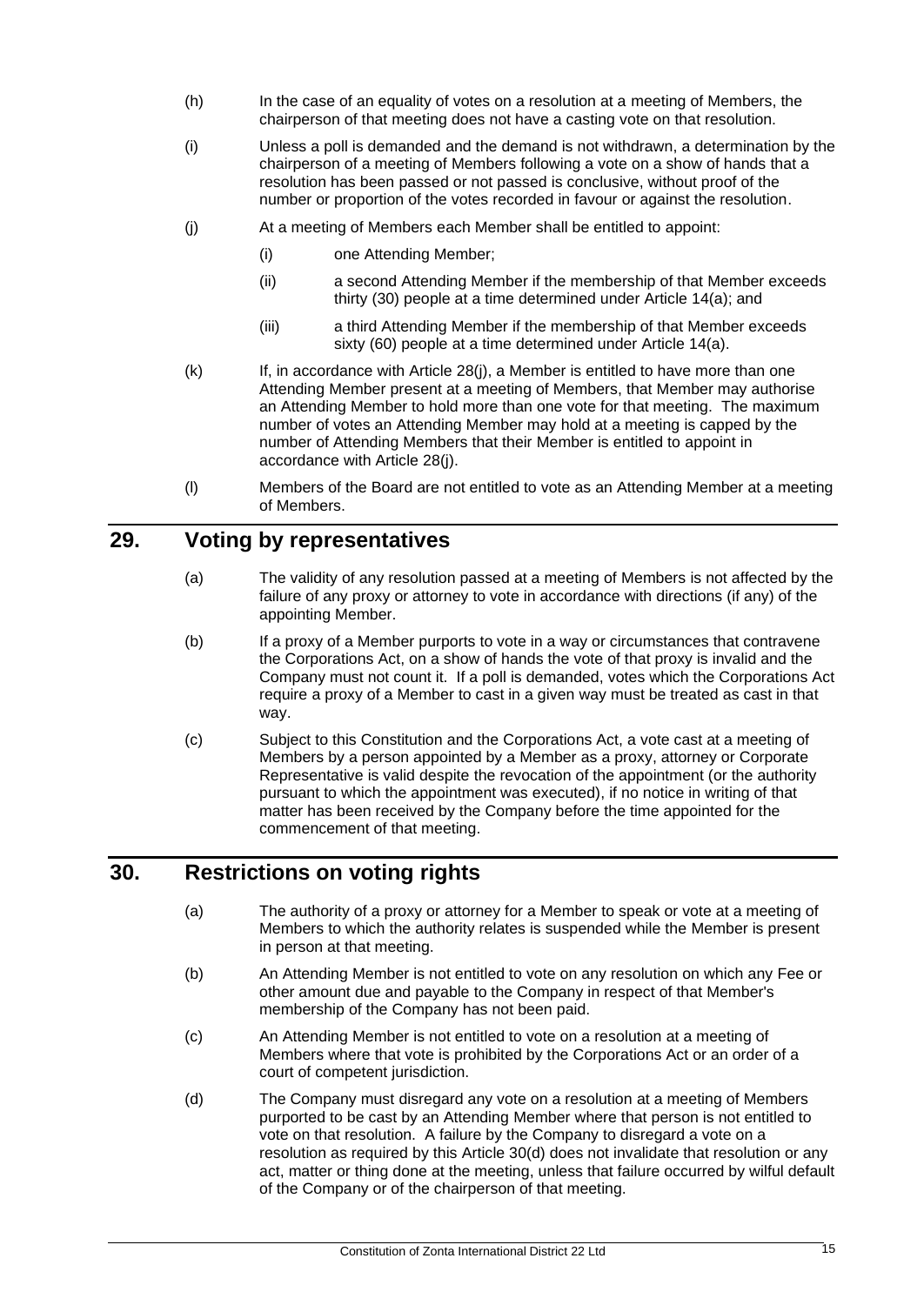#### <span id="page-15-0"></span>**31. Polls**

- (a) A poll on a resolution at a meeting of Members may be demanded by a Member only in accordance with the Corporations Act or by the chairperson of that meeting.
- (b) No poll may be demanded at a meeting of Members on the election of a chairperson of that meeting, or unless the chairperson of the meeting otherwise determines, the adjournment of that meeting.
- (c) A demand for a poll may be withdrawn.
- (d) A poll demanded on a resolution at a meeting of Members for the adjournment of that meeting must be taken immediately. A poll demanded on any other resolution at a meeting of Members must be taken in the manner and at the time and place the chairperson of the meeting directs.
- (e) The result of a poll demanded on a resolution of a meeting of Members is a resolution of that meeting.
- (f) A demand for a poll on a resolution of a meeting of Members does not prevent the continuance of that meeting or that meeting dealing with any other business.

#### <span id="page-15-1"></span>**32. Proxies**

- (a) A Member who is entitled to attend and vote at a meeting of Members may appoint a person as proxy to attend and vote for the Member in accordance with the Corporations Act but not otherwise. The proxy appointed by a Member is entitled to the total number of votes attributable to the Member who appointed the proxy as determined in accordance with Article [28\(j\).](#page-14-3)
- (b) A proxy appointed in accordance with the Corporations Act to attend and vote may only exercise the rights of the Member on the basis and subject to the restrictions provided in the Corporations Act.
- (c) A form of appointment of proxy is valid if it is in accordance with the Corporations Act or in any other form (including electronic) which the Board may determine or accept.
- (d) If the name of the proxy or the name of the office of the proxy in a proxy appointment of a Member is not filled in, the proxy of that Member is:
	- (i) the person specified by the Company in the form of proxy in the case that Member does not choose; or
	- (ii) if no person is so specified, the chairperson of that meeting.
- (e) A Member may not appoint a person as a proxy to attend and vote for the Member at more than two (2) consecutive District Conferences or at more than two (2) consecutive meetings of Members.
- (f) A proxy appointed under this Article 32 is not entitled to attend and vote for more than two (2) other Members.

### <span id="page-15-2"></span>**33. Receipt of appointments**

- (a) An appointment of proxy or attorney for a meeting of Members is effective only if the Company receives the appointment (and any authority pursuant to which the appointment was signed or a certified copy of the authority) not less than 48 hours before the time appointed for the commencement of the meeting or, in the case of an adjourned meeting, resumption of the meeting.
- (b) Where a notice of meeting specifies an electronic address or other electronic means by which a Member may give the Company a proxy appointment, a proxy given at that electronic address or by that other electronic means is taken to have been given by the Member and received by the Company if the requirements set out in the notice of meeting are complied with.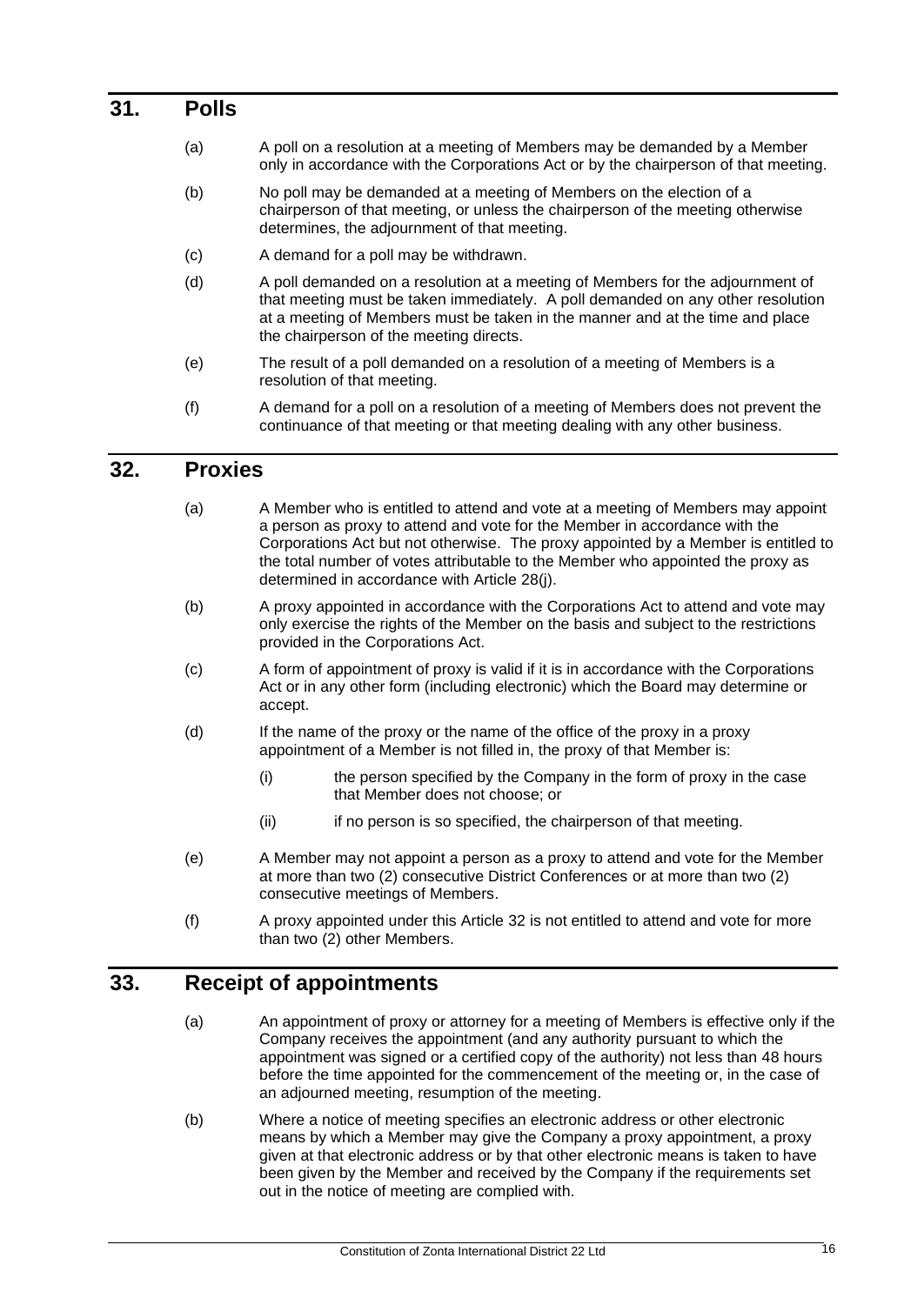# <span id="page-16-4"></span><span id="page-16-0"></span>**34. Adjournments**

- (a) The chairperson of a meeting of Members may at any time during the meeting adjourn the meeting or any business, motion, question or resolution being considered or remaining to be considered at the meeting or any discussion or debate, either to a later time at the same meeting or to an adjourned meeting to be held at the time and place determined by the chairperson.
- (b) If the chairperson of a meeting of Members exercises the right to adjourn that meeting pursuant to Article [34\(a\),](#page-16-4) the chairperson may (but is not obliged to) obtain the approval of Attending Members to the adjournment.
- (c) No person other than the chairperson of a meeting of Members may adjourn that meeting.
- (d) The Company may give such notice of a meeting of Members resumed from an adjourned meeting as the Board resolves. Failure to give notice of an adjournment of a meeting of Members or the failure to receive any notice of the meeting does not invalidate the adjournment or anything done (including the passing of a resolution) at a resumed meeting.
- (e) Only business left unfinished is to be transacted at a meeting of Members which is resumed after an adjournment.

# <span id="page-16-5"></span><span id="page-16-1"></span>**35. Cancellations and postponements**

- (a) Subject to the Corporations Act, the Company may by resolution of the Board cancel or postpone a meeting of Members or change the place for the meeting, prior to the date on which the meeting is to be held.
- (b) Article [35\(a\)](#page-16-5) does not apply to a meeting called in accordance with the Corporations Act by Members or by the Board on the request of Members, unless those Members consent to the cancellation or postponement of the meeting.
- (c) The Company may give notice of a cancellation or postponement or change of place of a meeting of Members as the Board resolves. Failure to give notice of a cancellation or postponement or change of place of a meeting of Members or the failure to receive any notice of the meeting does not invalidate the cancellation, postponement or change of place of a meeting or anything done (including the passing of a resolution) at a postponed meeting or the meeting at the new place.
- (d) The only business that may be transacted at a meeting of Members the holding of which is postponed is the business specified in the original notice calling the meeting.

# <span id="page-16-2"></span>**Directors**

# <span id="page-16-7"></span><span id="page-16-3"></span>**36. Appointment of Directors**

- (a) The Governor, Lieutenant Governor and Treasurer must be appointed by the Members at the Meeting of Members during the District Conference immediately preceding the Convention via a poll conducted in accordance with Article 31.
- <span id="page-16-8"></span>(b) Area Directors must be appointed by the Members of that Area (whose numbers will be determined in accordance with the Bylaws) at the Meeting of Members during the District Conference immediately preceding the Convention via a poll conducted in accordance with Article 31.
- <span id="page-16-6"></span>(c) To be eligible to be appointed a Director a person must:
	- (i) be a member of a Member and
	- (ii) have served at least two (2) years in an elected office of the Member, or have been a District committee chairman.
- (d) In addition to Article [36\(c\),](#page-16-6) a person must have served at least one (1) year as the president of a Member in order to be eligible to be appointed the Governor, Lieutenant Governor or an Area Director.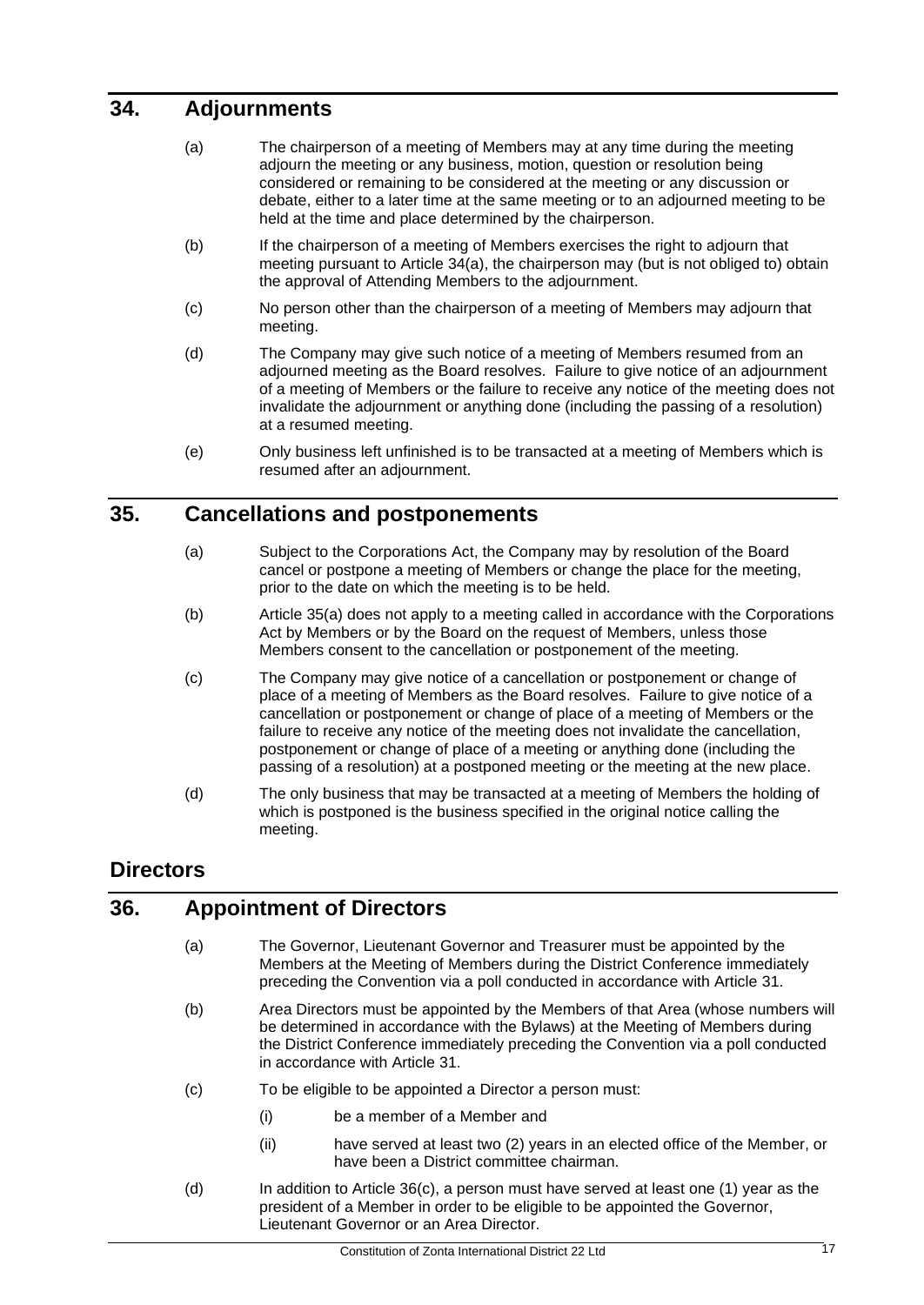(e) A person may not serve in the same position on the Board more than once, except (i) the Treasurer if they are re-appointed for a second consecutive term and

> (ii) an Area Director if they are re-appointed for a second term at least four years after the completion of their first term.

- (f) A person must receive the majority of the votes in order to be appointed under Article [36\(a\)](#page-16-7) or [36\(b\).](#page-16-8) If one person does not receive a majority of the votes cast for any office under Article 36(a) or [36\(b\),](#page-16-8) there will be a second poll conducted between the two candidates that received the largest number of votes in the first poll.
- (g) A Director may only be appointed to and hold one position on the Board.
- (h) A Director is appointed to take office at the close of the next Convention following their election for a term of two years to the close of the next subsequent Convention or until their successor takes office.
- (i) The Board must at all times consist of:
	- (i) a Governor;
	- (ii) a Lieutenant Governor;
	- (iii) a Treasurer;
	- (iv) one Area Director for each Area in the District; and
	- (v) a Secretary.

#### <span id="page-17-0"></span>**37. Retirement of Directors**

A Director must retire from office no later than the longer of the close of the next subsequent Convention following the commencement of their term or their successor Director takes office following that Director's appointment under Article [36.](#page-16-3)

#### <span id="page-17-1"></span>**38. Termination of office**

A person ceases to be a Director if the person:

- (a) fails to attend Board meetings (either personally or by proxy) for a continuous period of 3 months without the consent of the Board;
- (b) resigns by notice in writing to the Company;
- (c) retires pursuant to Article [37](#page-17-0) and is not re-elected;
- (d) is removed from office pursuant to the Corporations Act;
- (e) is an employee (whether full-time or part-time) of the Company or of any related body corporate of the Company and ceases to be an employee of the Company or of a related body corporate of the Company;
- (f) becomes an insolvent under administration;
- (g) becomes of unsound mind or a person whose property is liable to be dealt with pursuant to a law about mental health; or
- (h) is not permitted to be a director, or to manage a corporation, pursuant to the Corporations Act.

## <span id="page-17-2"></span>**39. Vacancies of Office**

If there is no:

- (a) Governor, the Board must meet to resolve that the Lieutenant Governor becomes the new Governor;
- (b) Lieutenant Governor, the Board may (acting in the best interests of the Company) decide that:
	- (i) a meeting of Members is required in order to appoint a new Lieutenant Governor; or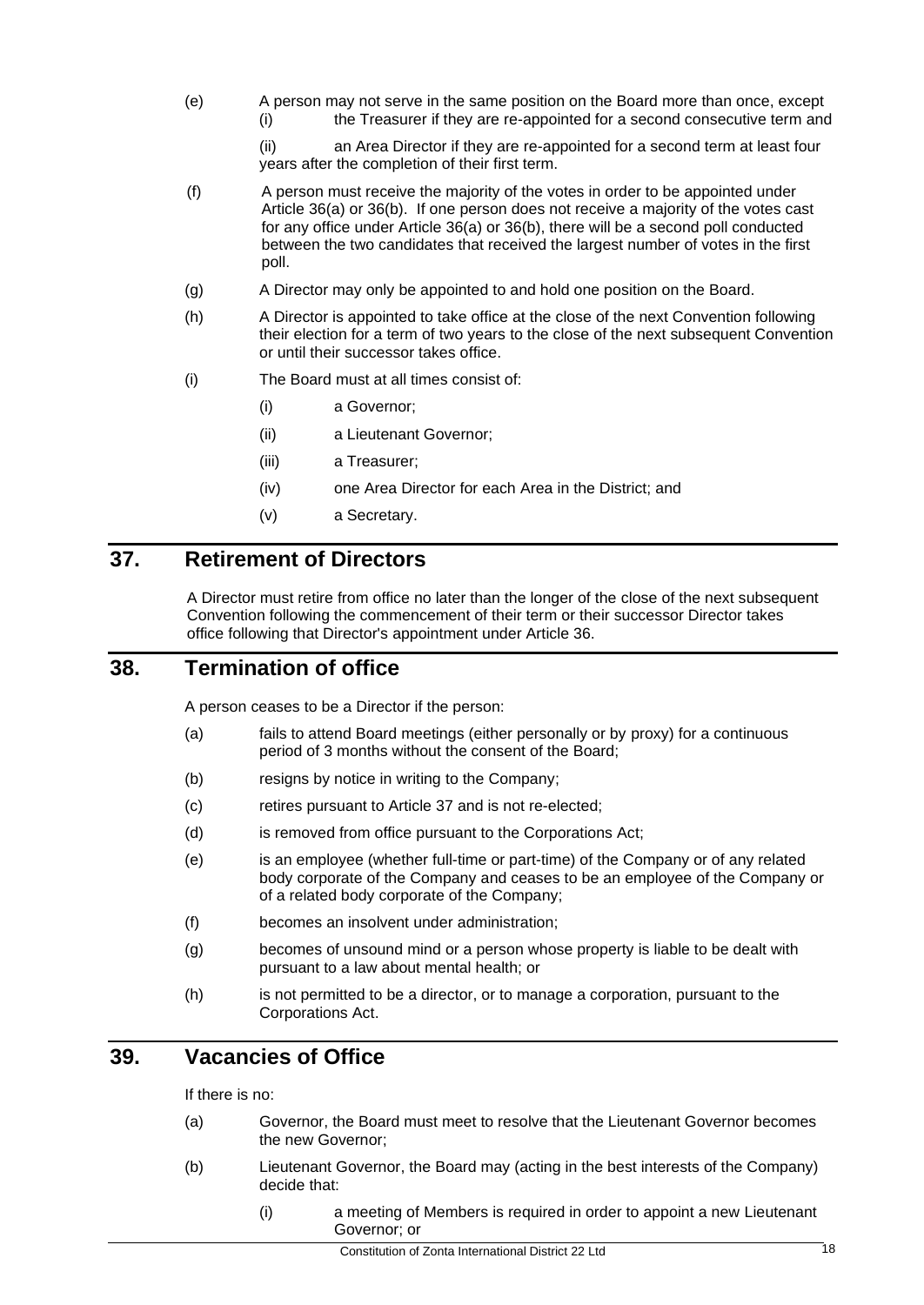- (ii) it must meet to appoint a new Lieutenant Governor;
- (c) Area Director for an Area, the Board must meet to appoint a new Area Director for that Area; and
- (d) Treasurer, the Board must meet to appoint a new Treasurer.

#### <span id="page-18-0"></span>**40. Proxies**

- (a) A Director who is entitled to attend and vote at a Board meeting may appoint a person as proxy to attend and vote for the Director in accordance with the Corporations Act but not otherwise.
- (b) A proxy appointed in accordance with the Corporations Act to attend and vote may only exercise the rights of the Director on the basis and subject to the restrictions provided in the Corporations Act.
- (c) A form of appointment of proxy is valid if it is in accordance with the Corporations Act or in any other form (including electronic) which the Board may determine or accept.
- (d) If the name of the proxy or the name of the office of the proxy in a proxy appointment of a Director is not filled in, the proxy of that Director is:
	- (i) the person specified by the Company in the form of proxy in the case that Director does not choose; or
	- (ii) if no person is so specified, the Governor.

#### <span id="page-18-1"></span>**41. Interests of Directors**

- (a) A Director is not disqualified by reason only of being a Director (or the fiduciary obligations arising from that office) from:
	- (i) holding an office (except auditor) or place of profit or employment in the Company or a related body corporate of the Company;
	- (ii) holding an office or place of profit or employment in any other company, body corporate, trust or entity promoted by the Company or in which it has an interest;
	- (iii) being a member, creditor or otherwise be interested in any body corporate (including the Company), partnership or entity, except auditor of the Company;
	- (iv) entering into any agreement or arrangement with the Company; or
	- (v) acting in a professional capacity (or being a member of a firm which acts in a professional capacity) for the Company, except as auditor of the Company.
- <span id="page-18-3"></span>(b) Each Director must comply with Corporations Act in relation to the disclosure of the Director's interests.
- <span id="page-18-2"></span>(c) A Director who has a material personal interest in a matter that is being considered at a Board meeting must not be present while the matter is being considered at the meeting nor vote on the matter, except where permitted by the Corporations Act.
- (d) If a Director has an interest in a matter, then subject to Article  $41(c)$ , Article  $41(e)$ and this Constitution:
	- (i) that Director may be counted in a quorum at the Board meeting that considers matters that relate to the interest provided that Director is entitled to vote on at least one of the resolutions to be proposed at that Board meeting;
	- (ii) that Director may participate in and vote on matters that relate to the interest;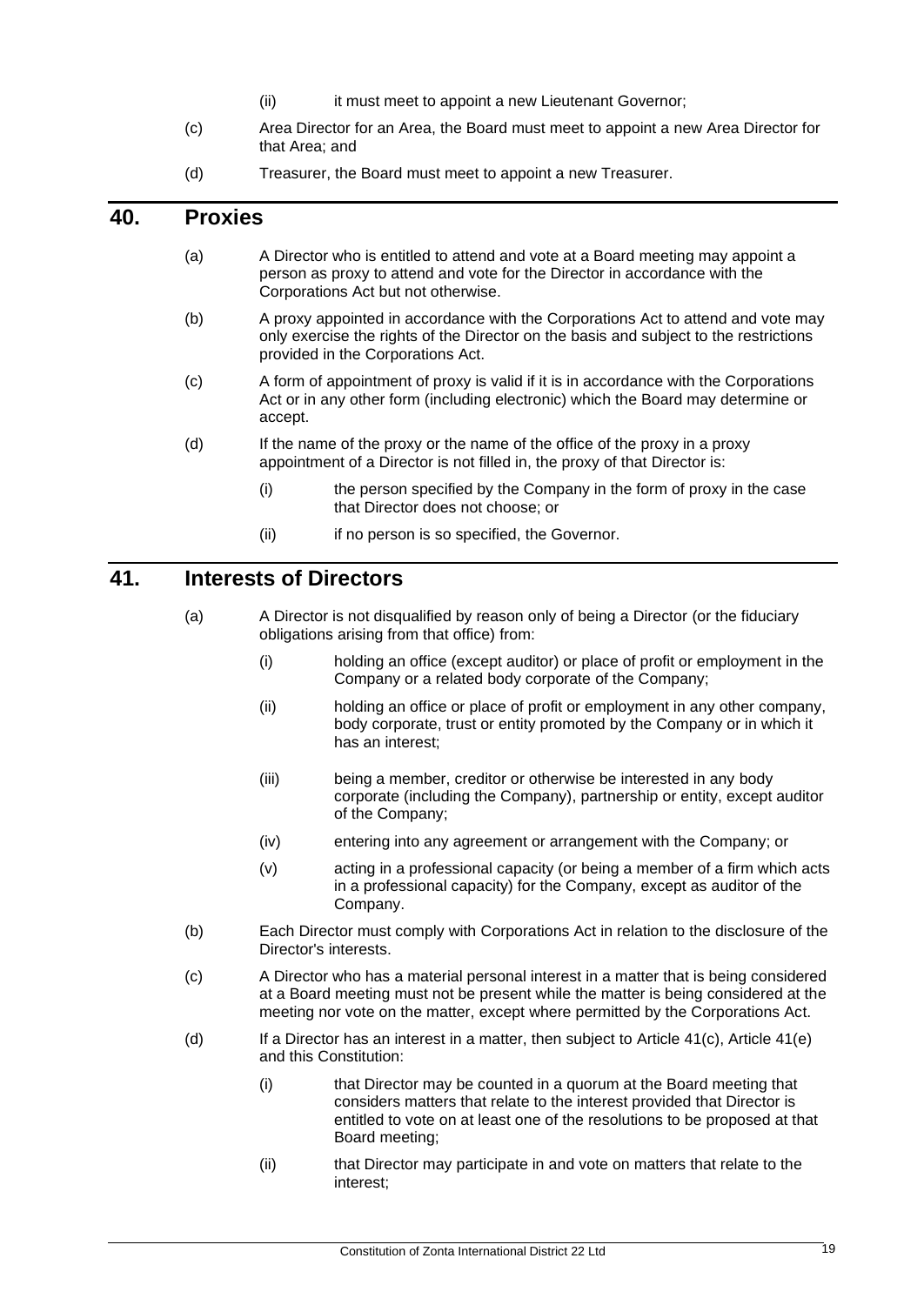- (iii) the Company may proceed with any transaction that relates to the interest and the Director may participate in the execution of any relevant document by or on behalf of the Company;
- (iv) the Director may retain the benefits pursuant to any transaction that relates to the interest even though the Director has the interest; and
- (v) the Company cannot avoid any transaction that relates to the interest merely because of the existence of the interest.
- <span id="page-19-8"></span>(e) If an interest of a Director is required to be disclosed pursuant to Article [41\(b\),](#page-18-3) Article [41\(d\)\(iv\)](#page-19-8) applies only if the interest is disclosed before the transaction is entered into.

### <span id="page-19-7"></span><span id="page-19-0"></span>**Officers**

#### <span id="page-19-1"></span>**42. Secretary**

- (a) The Governor may appoint one Secretary, for a period that coincides with the term of that Governor on any terms (including, subject to Article [6,](#page-6-1) as to remuneration).
- (b) The Secretary is not entitled to vote at Board meetings.
- (c) The Governor may vary or terminate the appointment of the Secretary at any time if the Governor reasonably believes that the best interests of the District would be served by such variation or termination.

#### <span id="page-19-3"></span><span id="page-19-2"></span>**43. Indemnity and insurance**

- (a) To the extent permitted by law, the Company may indemnify each Relevant Officer against a Liability of that person and the Legal Costs of that person.
- (b) The indemnity pursuant to Article [43\(a\):](#page-19-3)
	- (i) is enforceable without the Relevant Officer having first to incur any expense or make any payment;
	- (ii) is a continuing obligation and is enforceable by the Relevant Officer even though the Relevant Officer may have ceased to be an officer of the Company; and
	- (iii) applies to Liabilities and Legal Costs incurred both before and after this Article became effective.
- <span id="page-19-4"></span>(c) To the extent permitted by law, the Company may make a payment (whether by way of advance, loan or otherwise) to a Relevant Officer in respect of Legal Costs of that person.
- <span id="page-19-5"></span>(d) To the extent permitted by law, the Company may:
	- (i) enter into, or agree to enter into; or
	- (ii) pay, or agree to pay, a premium for,

a contract insuring a Relevant Officer against a Liability of that person and the Legal Costs of that person.

- <span id="page-19-6"></span>(e) To the extent permitted by law, the Company may enter into an agreement or deed with a Relevant Officer or a person who is, or has been, an officer of the Company or a subsidiary of the Company, pursuant to which the Company must do all or any of the following:
	- (i) keep books of the Company and allow either or both that person and that person's advisers access to those books on the terms agreed;
	- (ii) indemnify that person against any Liability and Legal Costs of that person;
	- (iii) make a payment (whether by way of advance, loan or otherwise) to that person in respect of Legal Costs of that person; and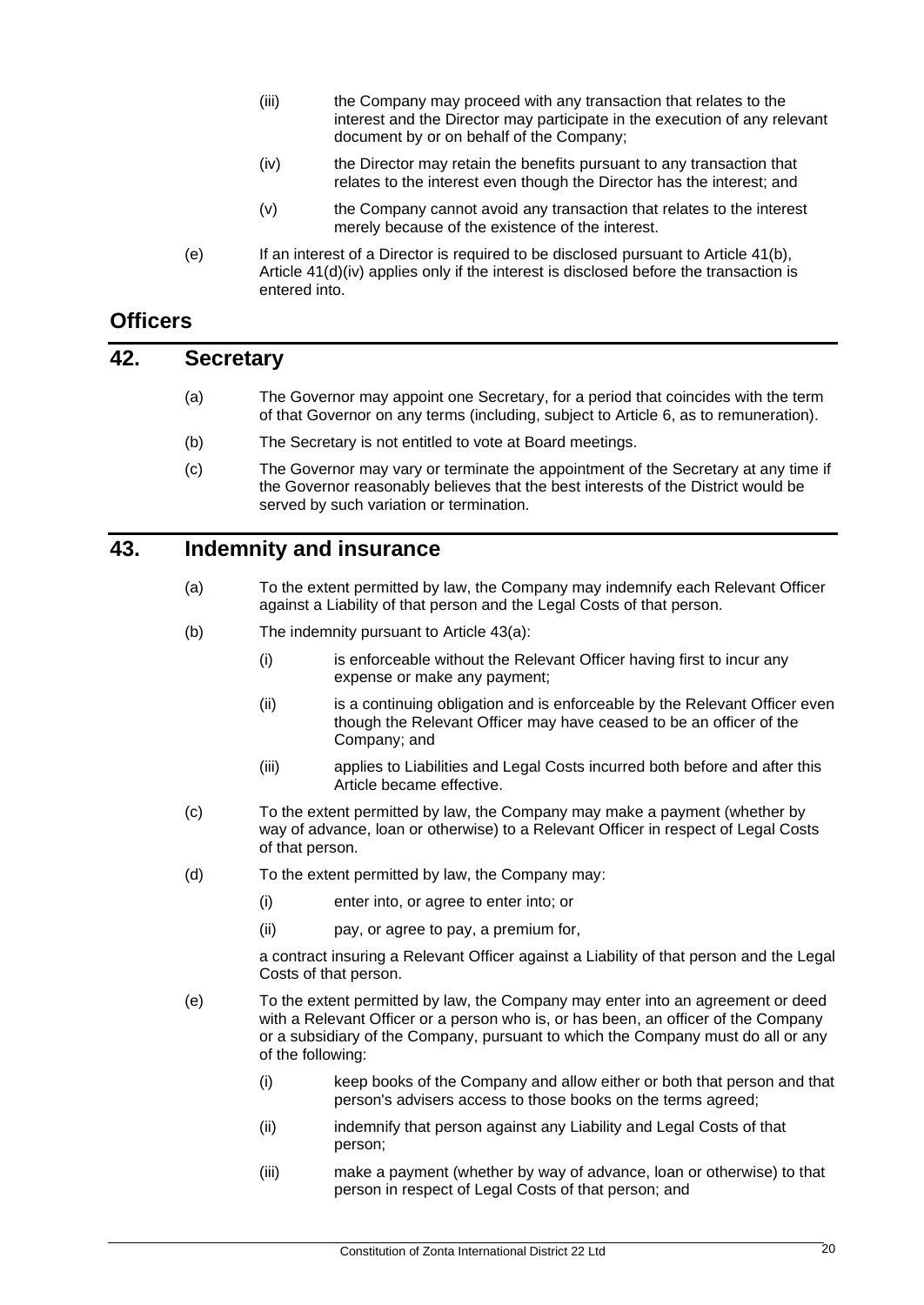(iv) keep that person insured in respect of any act or omission by that person while a Relevant Officer or an officer of the Company or a subsidiary of the Company, on the terms agreed (including as to payment of all or part of the premium for the contract of insurance).

# <span id="page-20-0"></span>**Powers of the Board**

## <span id="page-20-1"></span>**44. General powers**

- (a) The Board (at the direction of the Governor) has the power to manage the business of the Company and may exercise to the exclusion of the Company in general meeting all powers of the Company which are not, by the law or this Constitution, required to be exercised by the Company in general meeting.
- (b) A power of the Board can only be exercised by a resolution passed at a meeting of the Board in accordance with Article [50,](#page-21-3) a resolution passed by signing a document in accordance with Article 49, or in accordance with a delegation of the power pursuant to Article [477](#page-20-4) or [488](#page-21-0). A reference in this Constitution to the Company exercising a power by a resolution of the Board includes an exercise of that power in accordance with a delegation of the power pursuant to Article [47](#page-20-4) or [488](#page-21-0).
- (c) If the Company is a wholly-owned subsidiary of the Holding Company, a Director is authorised to act in the best interests of the Holding Company provided that the Director acts in good faith in the best interests of the Holding Company and the Company is not insolvent at the time the Director acts and does not become insolvent because of the Director's act.
- (d) The Lieutenant Governor must perform such duties as assigned by the Governor and in the absence or inability of the Governor to manage the business of the Company, the Lieutenant Governor must perform such duties of the Governor.

#### <span id="page-20-2"></span>**45. Areas**

- (a) Subject to the directions of Zonta International, the Board has the power to:
	- (i) add Areas to the District;
	- (ii) remove Areas from the District;
	- (iii) amalgamate Areas in the District; and
	- (iv) determine the boundaries of an Area and the Members in that Area.
- (b) There is no limit to the maximum number of Areas that may be part of the District.

# <span id="page-20-3"></span>**46. Execution of documents**

- (a) If the Company has a common seal, the Company may execute a document if that seal is fixed to the document and the fixing of that seal is witnessed by one Director and either another Director, a Secretary, or another person appointed by the Board for that purpose.
- (b) The Company may execute a document without a common seal if the document is signed by one Director and either another Director, a Secretary, or another person appointed by the Board for that purpose.
- (c) The Board may determine the manner in which and the persons by whom cheques, promissory notes, bankers' drafts, bills of exchange and other negotiable or transferable instruments in the name of or on behalf of the Company, and receipts for money paid to the Company, must be signed, drawn, accepted, endorsed or otherwise executed.

# <span id="page-20-4"></span>**47. Committees and delegates**

(a) The Board may delegate any of its powers to a committee of the Board, a Director, an employee of the Company or any other person. A delegation of those powers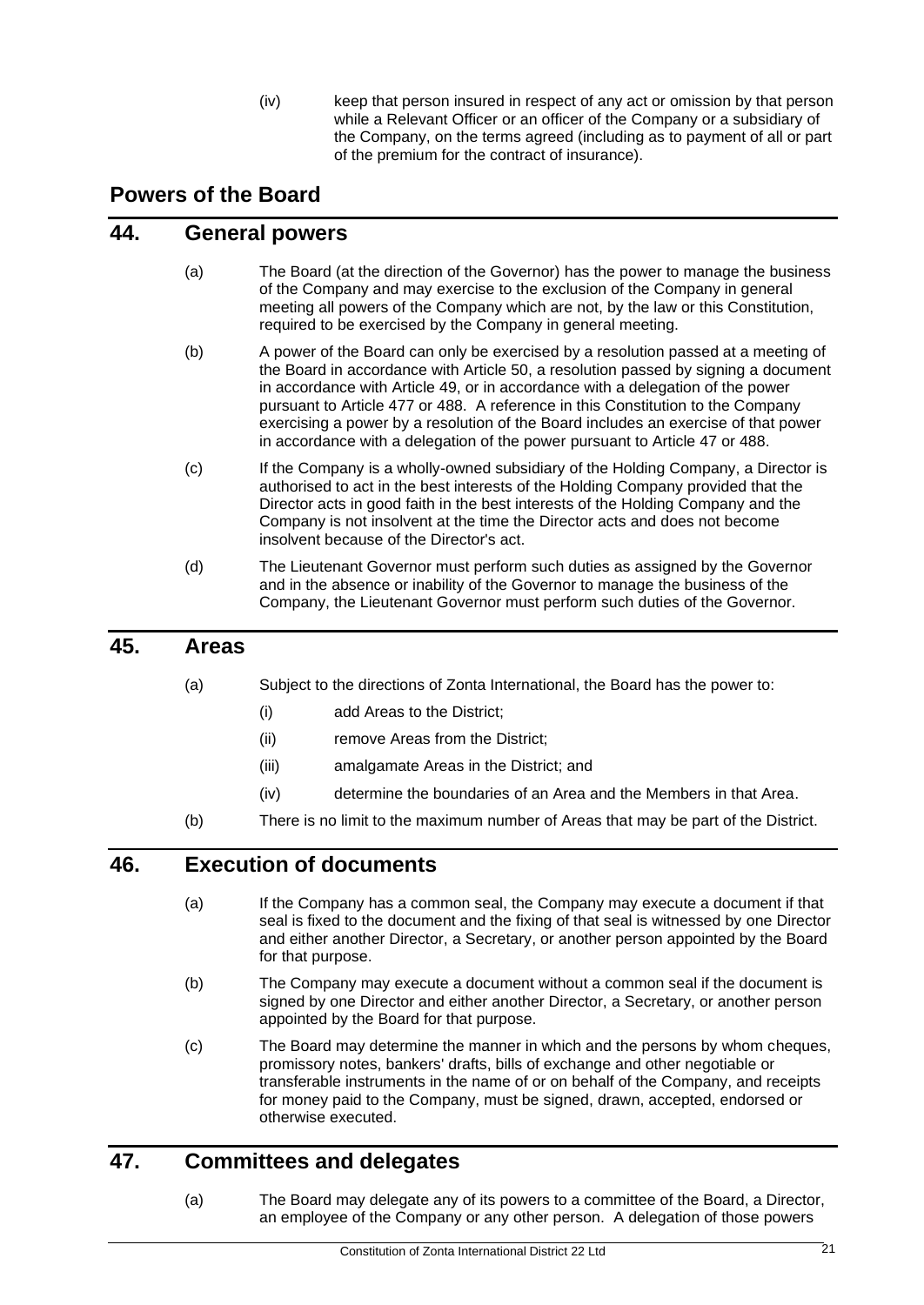may be made for any period and on any terms (including the power to further delegate) as the Board resolves. The Board may revoke or vary any power so delegated.

- (b) A committee or delegate must exercise the powers delegated in accordance with any directions of the Board.
- (c) Subject to the terms of appointment or reference of a committee, Article 50 applies with the necessary changes to meetings and resolutions of a committee of the Board.

#### <span id="page-21-0"></span>**48. Attorney or agent**

- (a) The Board may appoint any person to be attorney or agent of the Company for any purpose, for any period and on any terms (including as to remuneration) as the Board resolves. Subject to the terms of appointment of an attorney or agent of the Company, the Board may revoke or vary that appointment at any time, with or without cause.
- (b) The Board may delegate any of their powers (including the power to delegate) to an attorney or agent. The Board may revoke or vary any power delegated to an attorney or agent.

# <span id="page-21-1"></span>**Proceedings of Directors**

#### <span id="page-21-4"></span><span id="page-21-2"></span>**49. Written resolutions of Directors**

- (a) The Board may pass a resolution without a Board meeting being held if notice in writing of the resolution is given to all Directors and a majority of the Directors entitled to vote on the resolution (not being less than the number required for a quorum at a meeting of Directors) sign a document containing a statement that they are in favour of the resolution set out in the document.
- (b) A resolution pursuant to Article 49(a) may consist of several documents in the same form each signed by one or more Directors and is effective when signed by the last of the Directors constituting the majority of the Directors. A facsimile transmission or other document produced by electronic means under the name of a Director with the Director's authority is taken to be a document signed by the Director for the purposes of Article [49\(a\)](#page-21-4) and is taken to be signed when received by the Company in legible form.
- (c) For the purposes of Article [49\(a\),](#page-21-4) the reference to Directors includes any proxy appointed by a Director who is at the relevant time on leave of absence approved by the Board but does not include any other proxy.

#### <span id="page-21-3"></span>**50. Board Meetings**

- (a) Subject to this Constitution, the Board may meet, adjourn and otherwise regulate its meetings as it thinks fit.
- (b) A Director may call a Board meeting at any time. On request of any Director, a Secretary of the Company must call a meeting of the Directors.
- (c) Notice of a Board meeting must be given to each Director (except a Director on leave of absence approved by the Board) and the proxy appointed by a Director on leave of absence approved by the Board. Notice of a Board meeting may be given in person, or by post or by telephone, fax or other electronic means.
- (d) A Director or their proxy may waive notice of a Board meeting by giving notice to that effect to the Company in person or by post or by telephone, fax or other electronic means.
- (e) A person who attends a Board meeting waives any objection that person and:
	- (i) if the person is a Director, the proxy appointed by that person; or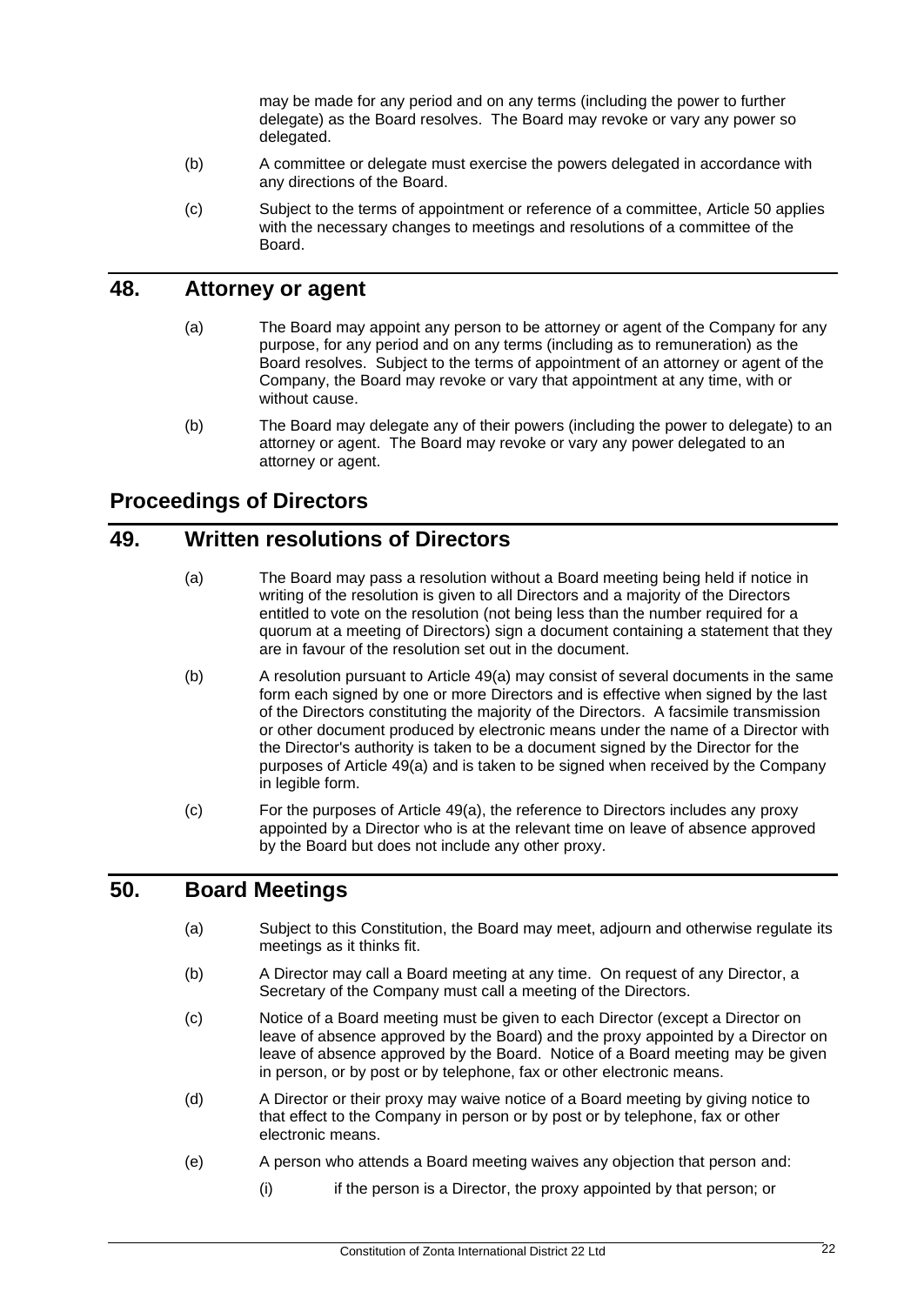(ii) if the person is a proxy, the Director who appointed that person as their proxy,

may have to a failure to give notice of the meeting.

- (f) Anything done (including the passing of a resolution) at a Board meeting is not invalid because either or both a person does not receive notice of the meeting or the Company accidentally does not give notice of the meeting to a person.
- <span id="page-22-2"></span>(g) For the purposes of the Corporations Act, each Director, by consenting to be a Director or by reason of the adoption of this Constitution, consents to the use of each of the following technologies for the holding of a Board meeting:
	- (i) telephone;
	- (ii) video;
	- (iii) any other technology which permits each Director to communicate with every other participating Director; or
	- (iv) any combination of these technologies.

A Director may withdraw the consent given pursuant to this Article [50\(g\)](#page-22-2) in accordance with the Corporations Act.

- (h) If a Board meeting is held in 2 or more places linked together by any technology:
	- (i) a Director present at one of the places is taken to be present at the meeting unless and until the Director states to the chairperson of the meeting that the Director is discontinuing his or her participation in the meeting; and
	- (ii) the chairperson of that meeting may determine at which of those places the meeting will be taken to have been held.
- (i) Until otherwise determined by the Board, a quorum for a Board meeting is a majority of the Directors entitled to vote on a resolution that may be proposed at that meeting. A quorum for a Board meeting must be present at all times during the meeting. Each individual present is counted towards a quorum in respect of each appointment as a proxy for another Director in addition (if applicable) to being counted as a Director.

## <span id="page-22-3"></span><span id="page-22-0"></span>**51. Chairperson of the Board**

- (a) Subject to Article [51\(b\),](#page-22-3) the Governor must chair each Board meeting.
- (b) If at a Board meeting:
	- (i) there is no Governor; or
	- (ii) the Governor is not present within 15 minutes after the time appointed for the holding of a Board meeting or is not willing to chair all or part of that meeting,

the Lieutenant Governor will chair that meeting or that part of the meeting, or, in the absence of the Lieutenant Governor or if the Lieutenant Governor is not willing to act, the Directors present will elect one of their number to chair that meeting or part of the meeting.

## <span id="page-22-1"></span>**52. Board resolutions**

- (a) A resolution of the Board is passed if more votes are cast by Directors entitled to vote in favour of the resolution than against it.
- (b) Subject to Article [41](#page-18-1) and this Article [52,](#page-22-1) each Director present in person or by his or her proxy has one vote on a matter arising at a Board meeting.
- (c) Subject to the Corporations Act, in case of an equality of votes on a resolution at a Board meeting, the Governor has a casting vote on that resolution in addition to any vote the Governor has in his or her capacity as a Director in respect of that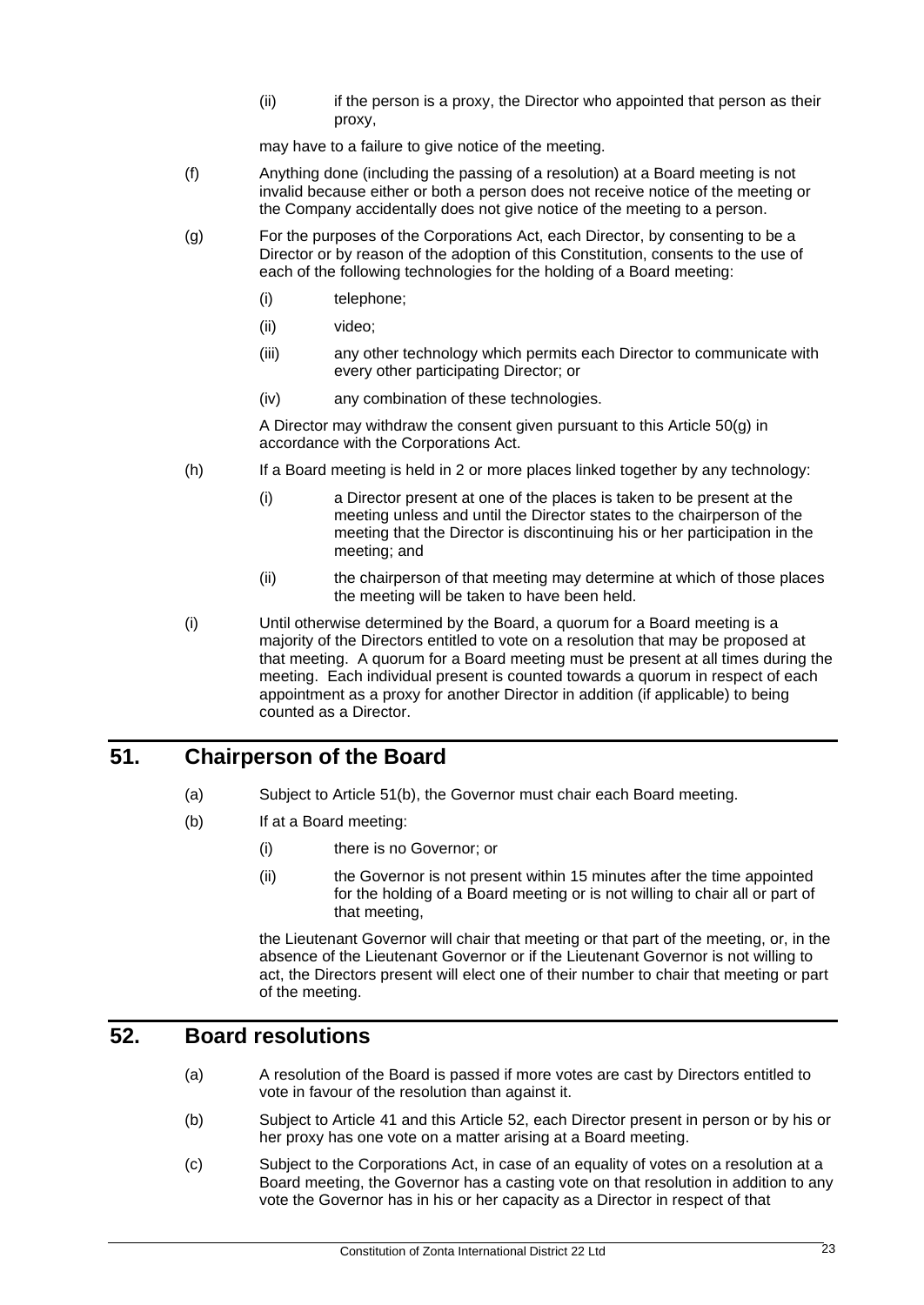resolution, provided that the Governor is entitled to vote on the resolution and more than two Directors are present and entitled to vote on the resolution.

# <span id="page-23-0"></span>**53. Valid proceedings**

- (a) An act at any Board meeting or a committee of the Board or an act of any person acting as a Director is not invalidated by:
	- (i) a defect in the appointment or continuance in office of a person as a Director, a member of the committee or of the person so acting; or
	- (ii) a person so appointed being disqualified or not being entitled to vote,

if that circumstance was not known by the Board, committee or person (as the case may be) when the act was done.

(b) If the number of Directors is below the minimum required by this Constitution, the Board must not act except in emergencies, to appoint Directors up to that minimum number or to call and arrange to hold a meeting of Members.

#### <span id="page-23-1"></span>**Notices**

# <span id="page-23-2"></span>**54. Notices to Members**

- (a) The Company may give Notice to a Member by any of the following means in the Board's discretion:
	- (i) delivering it to that Member or person;
	- (ii) delivering it or sending it by post to the address of the Member in the Register or the alternative address (if any) nominated by that Member for that purpose;
	- (iii) sending it to the fax number or electronic address (if any) nominated by that Member or person for that purpose;
	- (iv) if permitted by the Corporations Act, notifying that Member of the notice's availability by an electronic means nominated by the Member for that purpose; or
	- (v) any other means permitted by the Corporations Act.
- <span id="page-23-4"></span>(b) The Company must send all documents to a Member whose address for Notices is not within Australia by air-mail, air courier, fax or electronic transmission.
- (c) Any Notice required or allowed to be given by the Company to one or more Members by advertisement is, unless otherwise stipulated, sufficiently advertised if advertised once in a daily newspaper circulating in the states and territories of Australia.

### <span id="page-23-3"></span>**55. Notice to Directors**

The Company may give Notice to a Director or their appointed proxy by:

- (a) delivering it to that person;
- (b) sending it by post to the usual residential address of that person or the alternative address (if any) nominated by that person for that purpose;
- (c) sending it to the fax number or electronic address (if any) nominated by that person for that purpose; or
- (d) any other means agreed between the Company and that person.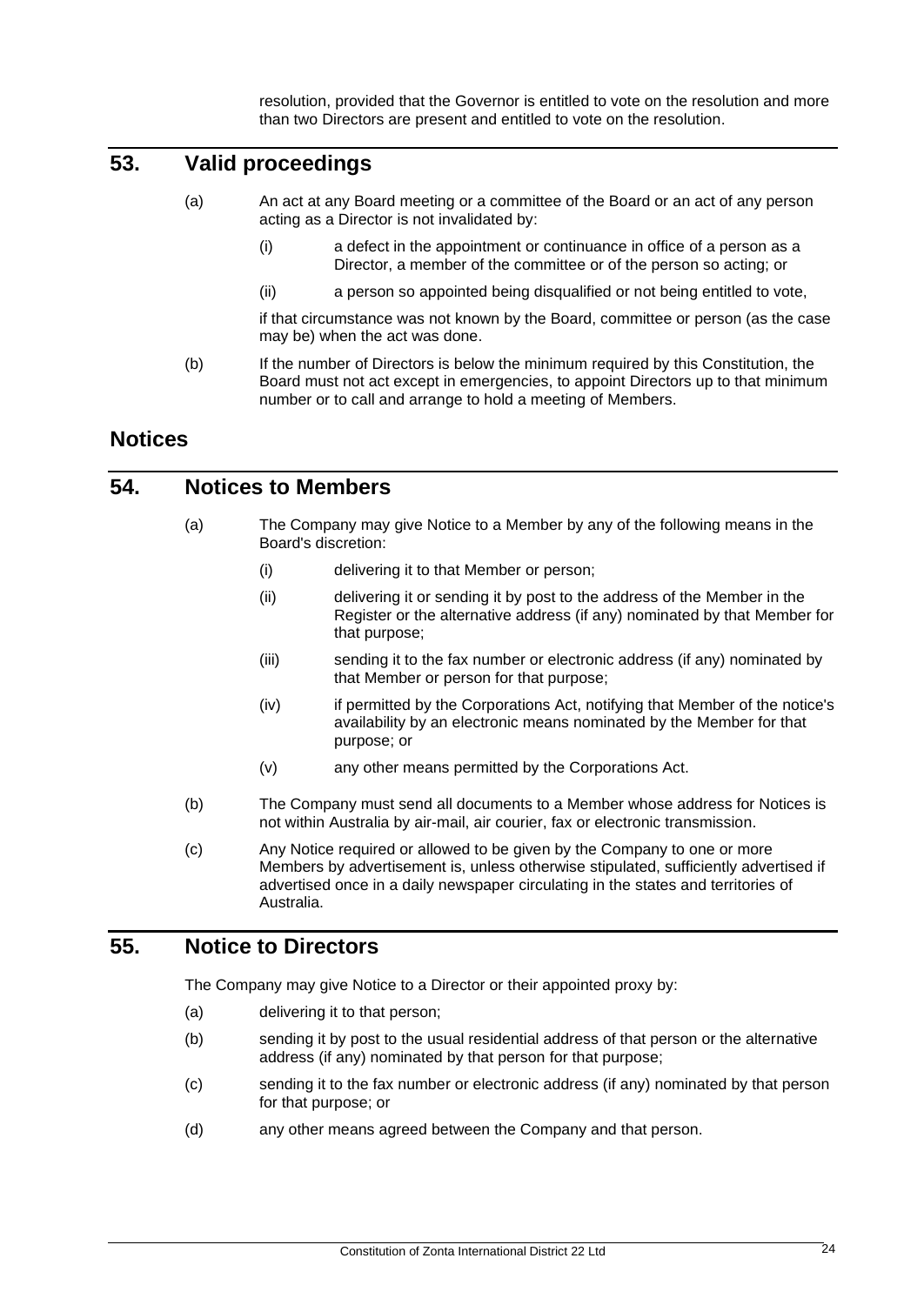# <span id="page-24-0"></span>**56. Notice to the Company**

A person may give Notice to the Company by:

- (a) delivering it or sending it by post to the registered office of the Company;
- (b) delivering it or sending it by post to a place nominated by the Company for that purpose;
- (c) sending it to the fax number at the registered office of the Company nominated by the Company for that purpose;
- (d) sending it to the electronic address (if any) nominated by the Company for that purpose; or
- (e) any other means permitted by the Corporations Act.

#### <span id="page-24-1"></span>**57. Time of service**

- (a) A Notice sent by post or air-mail is taken to be given on the day after the date it is posted.
- (b) A Notice sent by fax or other electronic transmission is taken to be given when the transmission is sent provided that in the case of notice to the Company or a Director or their appointed proxy, the sender meets any action required by the recipient to verify the receipt of the document by the recipient.
- $(c)$  A Notice given in accordance with Article  $54(a)(iv)$  is taken to be given on the day after the date on which the Member is notified that the Notice is available.
- (d) A certificate by a Director or Secretary to the effect that a Notice by the Company has been given in accordance with this Constitution is conclusive evidence of that fact.

#### <span id="page-24-2"></span>**58. Notice requirements**

The Board may specify, generally or in a particular case, requirements in relation to Notices given by any electronic means, including requirements as to:

- (a) the classes of, and circumstances in which, Notices may be sent;
- (b) verification (whether by encryption code or otherwise); and
- (c) the circumstances in which, and the time when, the Notice is taken to be given.

# <span id="page-24-3"></span>**Winding up**

#### <span id="page-24-4"></span>**59. Winding up**

On a winding up of the Company, any surplus assets of the Company remaining after the payment of its debts must not be paid to or distributed among the Members, but must be given or transferred to:

- <span id="page-24-5"></span>(a) one or more bodies corporate, associations or institutions (whether or not a Member or Members) selected by the Members by resolution at or before the dissolution of the Company:
	- (i) having object similar to the objects of the Company; and
	- (ii) whose constitution prohibits the distribution of its or their income or property to no lesser extent than that imposed on the Company pursuant to Article [6;](#page-6-1) or
- <span id="page-24-6"></span>(b) if there are no bodies corporate, associations or institutions which meet the requirements of Article [59\(a\),](#page-24-5) to one or more bodies corporate, associations or institutions (whether or not a Member or Members) selected by the Members by resolution at or before dissolution of the Company, the objects of which are the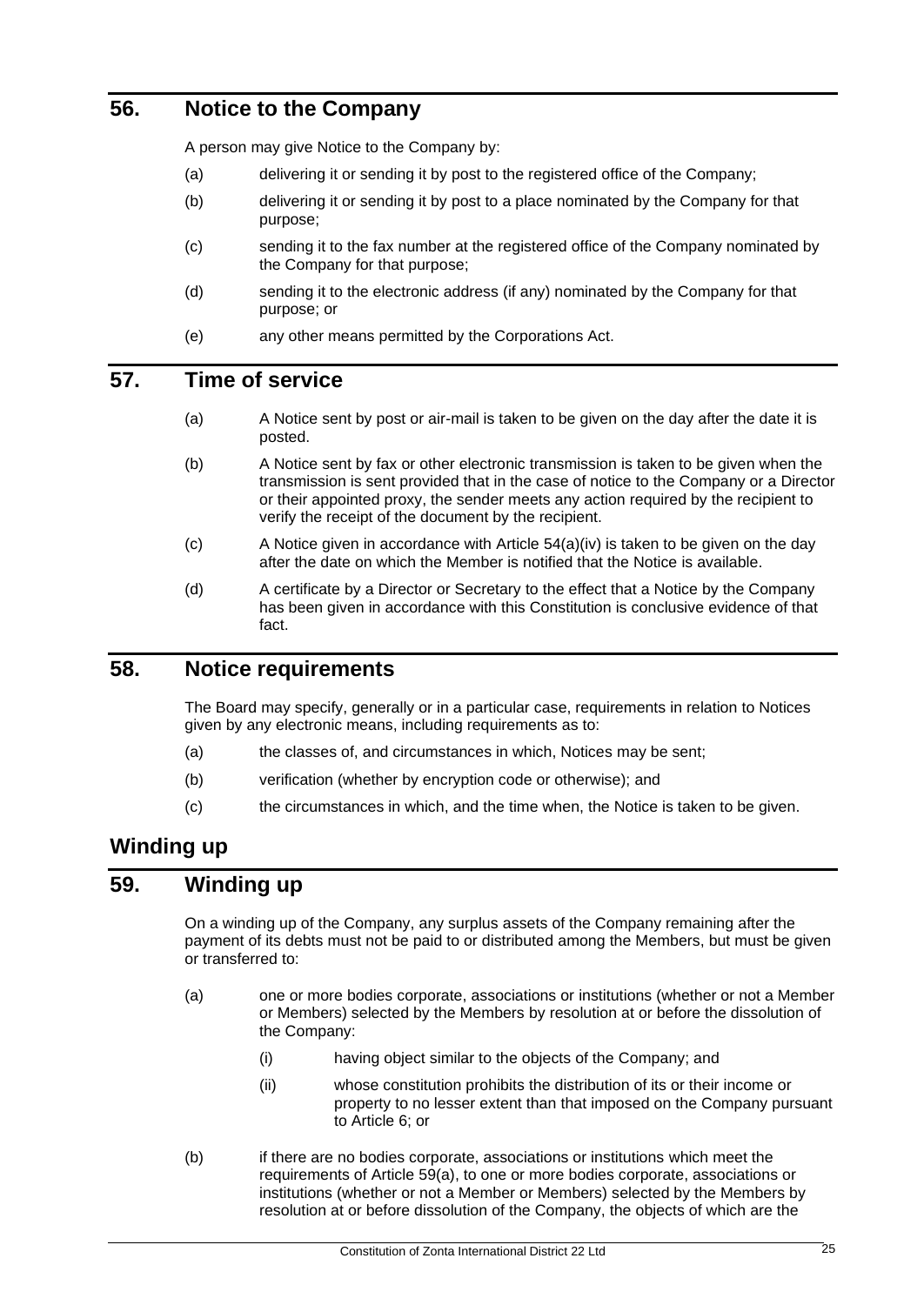promotion of charity and gifts which are allowable deductions pursuant to the Income Tax Assessment Act 1997 (Cth); or

(c) if the Members do not make a selection pursuant to Article [59\(a\)](#page-24-5) or [59\(b\)](#page-24-6) for any reason, to one or more bodies corporate, associations or institutions meeting the requirements of either Article [59\(a\)](#page-24-5) or [59\(b\)](#page-24-6) selected by the Board, subject to Board obtaining court approval pursuant to the Corporations Act to exercise this power.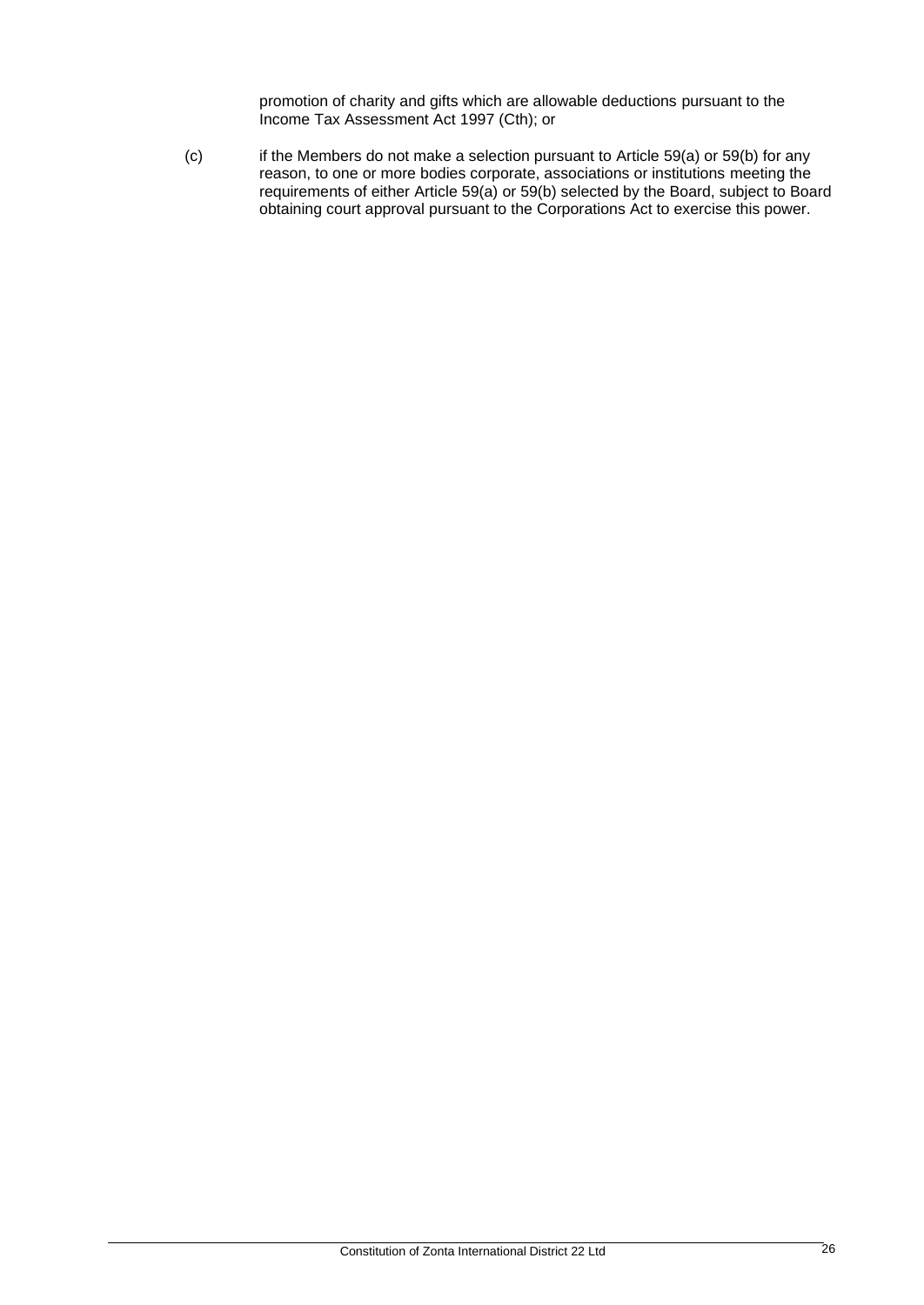# <span id="page-26-0"></span>**Annexure A - Members**

| <b>Member Name</b>                           | <b>Area</b>    | <b>Member's Address</b>                |
|----------------------------------------------|----------------|----------------------------------------|
| Zonta Club of Blackall Range Inc.            | $\mathbf{1}$   | PO Box 402, Maleny QLD 4552            |
| Zonta Breakfast Club of Brisbane Inc.        | $\mathbf{1}$   | GPO Box 1640, Brisbane QLD 4001        |
| Zonta Club of Brisbane Inc.                  | $\mathbf{1}$   | GPO Box 1768, Brisbane QLD 4001        |
| Zonta Club of Brisbane North Inc.            | $\mathbf{1}$   | PO Box 368, Spring Hill QLD 4004       |
| Zonta Club of Caboolture Inc.                | $\mathbf{1}$   | PO Box 1829, Caboolture QLD 4510       |
| Zonta Club Caloundra City Inc.               | $\mathbf{1}$   | PO Box 271, Caloundra QLD 4551         |
| Zonta Club of Maroochy Inc.                  | $\mathbf{1}$   | PO Box 2030, Buderim QLD 4556          |
| Zonta Club of Noosa Inc.                     | $\mathbf{1}$   | PO Box 1485, Noosa Heads QLD 4567      |
| Zonta Club of Pine Rivers Inc.               | $\mathbf{1}$   | PO Box 447, Lawnton QLD 4501           |
| Zonta Club of Redcliffe Inc.                 | $\mathbf{1}$   | PO Box 131, Margate QLD 4019           |
| Zonta Club of Sandgate Inc.                  | $\mathbf{1}$   | PO Box 2120, Brighton QLD 4017         |
| Zonta Club of Brisbane City Heart Inc.       | $\mathbf{1}$   | GPO Box 1640, Brisbane QLD 4001        |
| Zonta Club of Bundaberg Inc.                 | $\overline{2}$ | PO Box 431, Bundaberg QLD 4670         |
| Zonta Club of Gladstone Inc.                 | $\overline{2}$ | PO Box 1847, Gladstone QLD 4680        |
| Zonta Club of Hervey Bay Inc.                | $\overline{2}$ | PO Box 1035, Hervey Bay QLD 4650       |
| Zonta Club of Longreach Inc.                 | $\overline{2}$ | PO Box 177, Longreach QLD 4730         |
| Zonta Club of Maryborough Inc.               | $\overline{2}$ | PO Box 1063, Maryborough QLD 4650      |
| Zonta Club of Rockhampton Inc.               | $\overline{2}$ | PO Box 323, Rockhampton QLD 4700       |
| Zonta Club of Beaudesert Area Inc.           | 3              | PO Box 174, Beaudesert QLD 4285        |
| Zonta Club of Brisbane East Inc.             | 3              | GPO Box 3060, Brisbane QLD 4001        |
| Zonta Brisbane Metro Breakfast Club Inc.     | $\overline{3}$ | PO Box 15524, City East QLD 4002       |
| Zonta Club of Brisbane River Inc.            | 3              | PO Box 15165, City East QLD 4002       |
| Zonta Club of Brisbane South Inc.            | 3              | PO Box 8152, Woolloongabba QLD<br>4102 |
| Zonta Club of Northern Rivers Inc.           | 3              | PO Box 108, Alstonville NSW 2477       |
| Zonta Club of Paradise Point Inc.            | 3              | PO Box 493, Paradise Point QLD 4216    |
| Zonta Club of Southern Gold Coast Tweed Inc. | 3              | PO Box 121, Elanora QLD 4221           |
| Zonta Club of Wynnum Redland Inc.            | $\sqrt{3}$     | PO Box 132, Capalaba QLD 4157          |